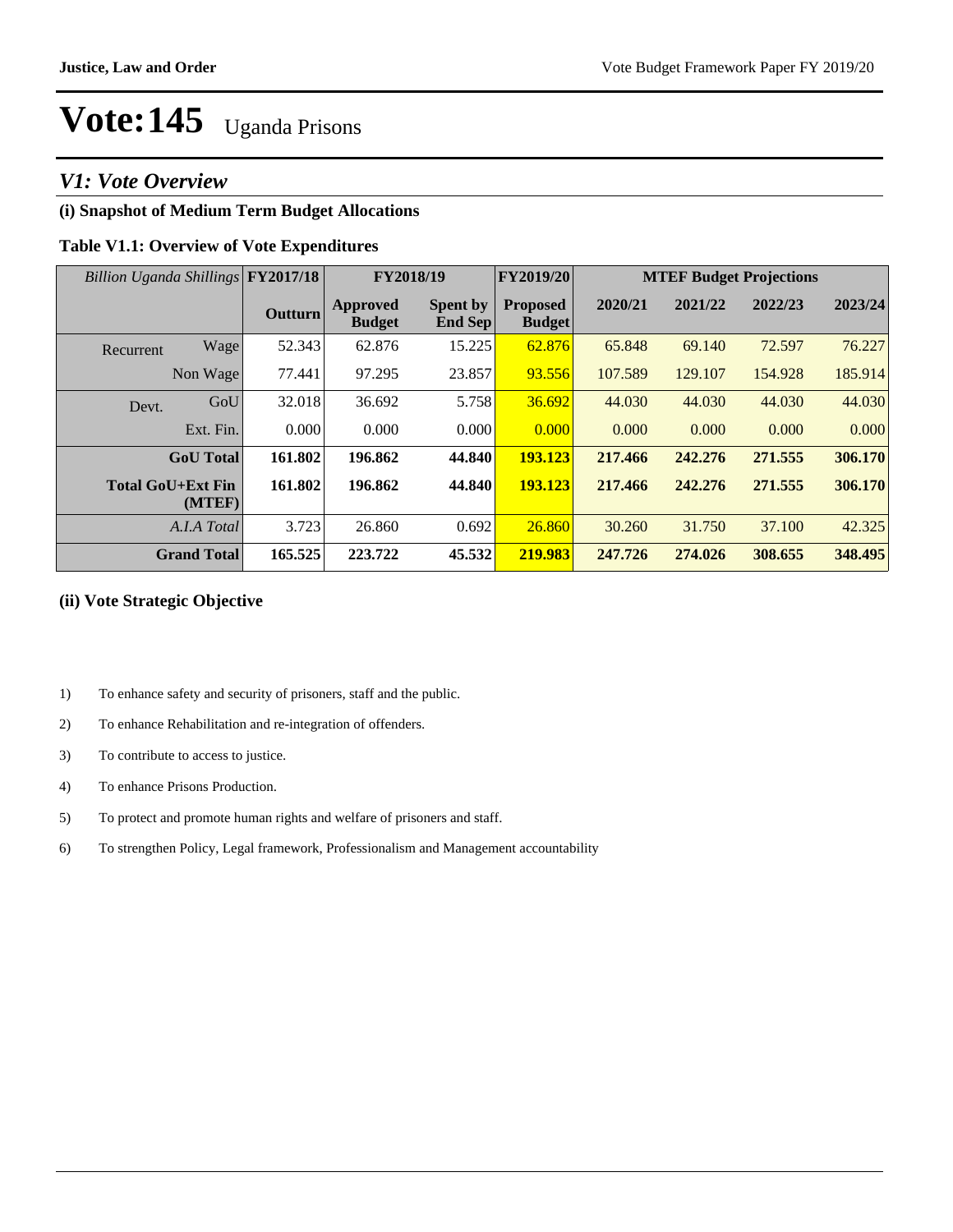## *V2: Past Vote Performance and Medium Term Plans*

### **Performance for Previous Year FY 2017/18**

a) Escape rate reduced from 7.8 in FY 2016/17 to 3.1 in FY 2017/18 per 1,000 held offenders

b) Recidivism rate reduced from 20% in FY 2016/17 to 17.2%

### **Performance as opBFP iFY=2018/1968 (Ferformance as 76f8) pp**oners

d) Enhance Safety and security of appears the fact the angle is 18.7 to 19.8 months and for petty offenders increased from 2.0 at 2.5 months due

to DPP and judicial strike that last 4 months of 2017 (August - Judicial officers, October - December for DPP)<br>a) Improved security of Prisons; - Construction of New prisoners' wards at Ragem, Orom Tikau Prison and new Neb

e) Remand population decreased from 52.4% in July 2017 to 51.4% in June 2018<br>b) Construction of a mini-max security Prison at Kitalya to accommodate 2,000 inmates is ongoing – expected to be completed by June 2019 f) Produced 1,420 metric tons of maize seed

gesign phanes of cotton harvested c) Development of Prisoners Management Information Systems (PMIS) ongoing - Requirements validation and gaps analysis sessions of the

h) Produced 12,799 MT of maize grain for feeding prisoners d) Enhanced security by incarcerating a daily average of 54,632 prisoners

B) Estang raterises ursyed to prisone from vidde wnn basiled arries write Aneun! trunning, beddings, sanitary items and other necessities)

f) <del>Mortalitv</del>eatgomsaar nuasnegatudsensekrozd*tro*ra lemo foree bolAcesth pris pago<sub>re</sub>, on wal takat, Olia, Ragem, Isimba, Adjumani, and Amita

2. Enhance Rehabilitation and re-integration of offenders

a) Recidivism expected to reduce from 17.2% to 16% arising from improved rehabilitation services - Annual target

b) 2,732 Inmates; 2,039 on formal education programs and 693 FAL learners facilitated with scholastic materials

c) 12,636 inmates imparted with vocational skills (9,799 agriculture and 2,837 industries)

d) 630 offenders reintegrated back into their respective societies and 47 children resettled

e) 14,725 offenders given rehabilitative guidance and counseling

f) 6,871 inmates linked to actors of criminal justice system and members of the community

3. Contribute to access to justice.

a) Average length of stay on remand is at 19.7 months for capital offenders and 1.9 months for petty offenders. Remand prisoner population reduced from 51.4% to 50.4%.

b) A daily average of 1,581 prisoners produced to 251 courts spread country wide.

#### 4. Enhance Prisons Production

a) Maize Seed production to contribute to food security in the country; i) 550 acres planted with maize seed - Expected output 550MT (Hybrid 460MT, OPV 85MT, Foundation seed Hybrid 5MT) ii) 400MT of Maize seed processed and treated

- b) Cotton Production: support to local textile industry;
- i) 3,100 acres of cotton planted-7,440 bales of cotton expected

ii) 400,000 kgs (800 bales already harvested.

c) Commercial maize grain for feeding of prisoners: 4,200 acres of commercial maize planted in season B; Expected output-7,560MT of maize grain

d) 1,720 cattle, 340 goats and 400 sheep Lugore, Isimba, Kiburara, Adjumani, and Fort portal, Tororo and Mutukula looked after;

e) Established a goat multiplication center at Ragem prison: 10 breeding bucks and 100 mubende goats procured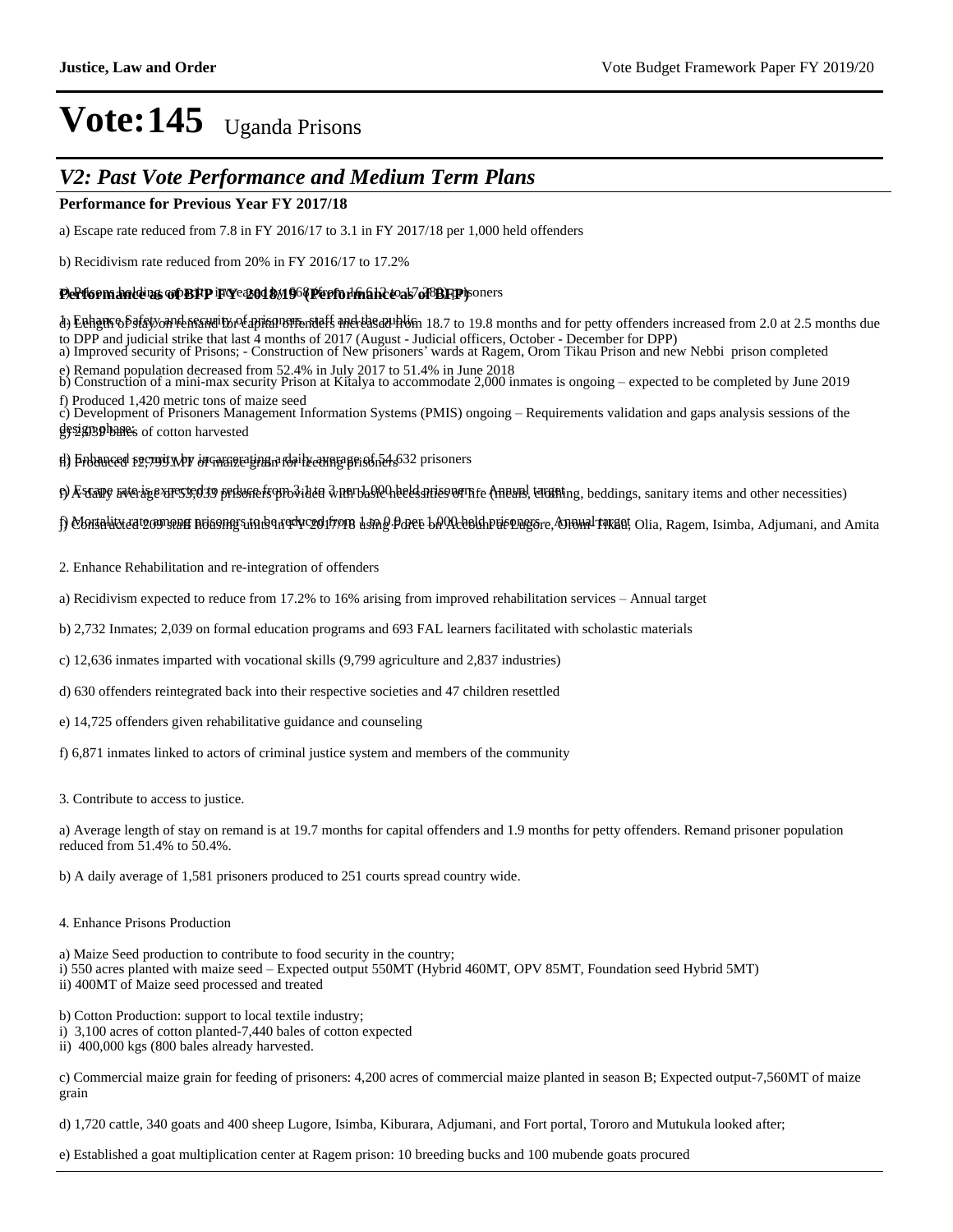f) Installation of a Kiln at Luzira complex to enhance production of quality furniture completed

- 5. Protect and promote human rights and welfare of prisoners and staff.
- a) Construction of 155 housing units at Lugore and Luzira prisons is ongoing
- b) A daily average of 54,632 inmates looked after (feeding, clothing, medical care)
- c) Support to Staff living with HIV 593 Staff given nutritional support.
- d) 221 Children staying with their mothers in Prisons given special care for growth and development.
- e) 57 new staff benefited from the Prisons Duty Free shop, raising the number to 2,042 staff since inception (2011)

f) Prisons SACCO - Membership increased from 9,447 to 9,506 -97.2%. Loan Portfolio is shs4.7bn, Asset Portfolio is shs5.7bn, Share portfolio is shs2.9bn and savings portfolio of shs1.5bn

- g) Supported female staff and spouses to male staff to improve their Established a Greenhouse project at Kigo.
- h) Human rights committees operational in all 254 prisons
- 6. Strengthen the policy, legal framework, professionalism and management accountability
- a) Trained 100 SSU staff in control of access points
- b) 5 prisons officers undergoing management training at UMI
- c) Conducted a Training Needs Assessment (TNA).
- d) Institutional performance targets developed.
- e) 10 staff trained in agricultural mechanization and cotton production practices;
- f) Service delivery standards ensured in all 254 prisons, 58 prison districts, 21 divisions and all prisons farms

### **FY 2019/20 Planned Outputs**

1. Enhance safety and security of prisoners, staff and the public

a) Increase Prisons holding capacity by 2,800 from 18,374 to 21,174 through completion of Kitalya Mini Max prison, construction of new prison at Ntungamo, expansion of Masaka Prison, renovation of Soroti and Arua prisons

b) A daily average of 66,812 prisoners looked after – provided with shelter, food, medical care and clothing;

c) Development of Prisoners' Management information System completed — integrate PMIS with Human Resource Management System and extend connectivity to Luzira complex

d) Escape rate reduced from 3.1/1,000 to 2.9 per 1,000 held prisoners;

e) Mortality rate maintained at 0.9 per 1,000 prisoners

d) Enhanced security through acquisition of security equipment (hand-cuffs, helmets, body armor, fire extinguishers, hand held metal detectors, pad locks), intercom for Upper prison.

2. Enhance rehabilitation and re-integration of offenders

a) Recidivism rate reduced from 16% to 15% through implementation of various rehabilitation programmes (agriculture, carpentry, tailoring, metal fabrication, soap making

b) 3,500 inmates on formal education and Functional Adult Literacy facilitated with scholastic materials;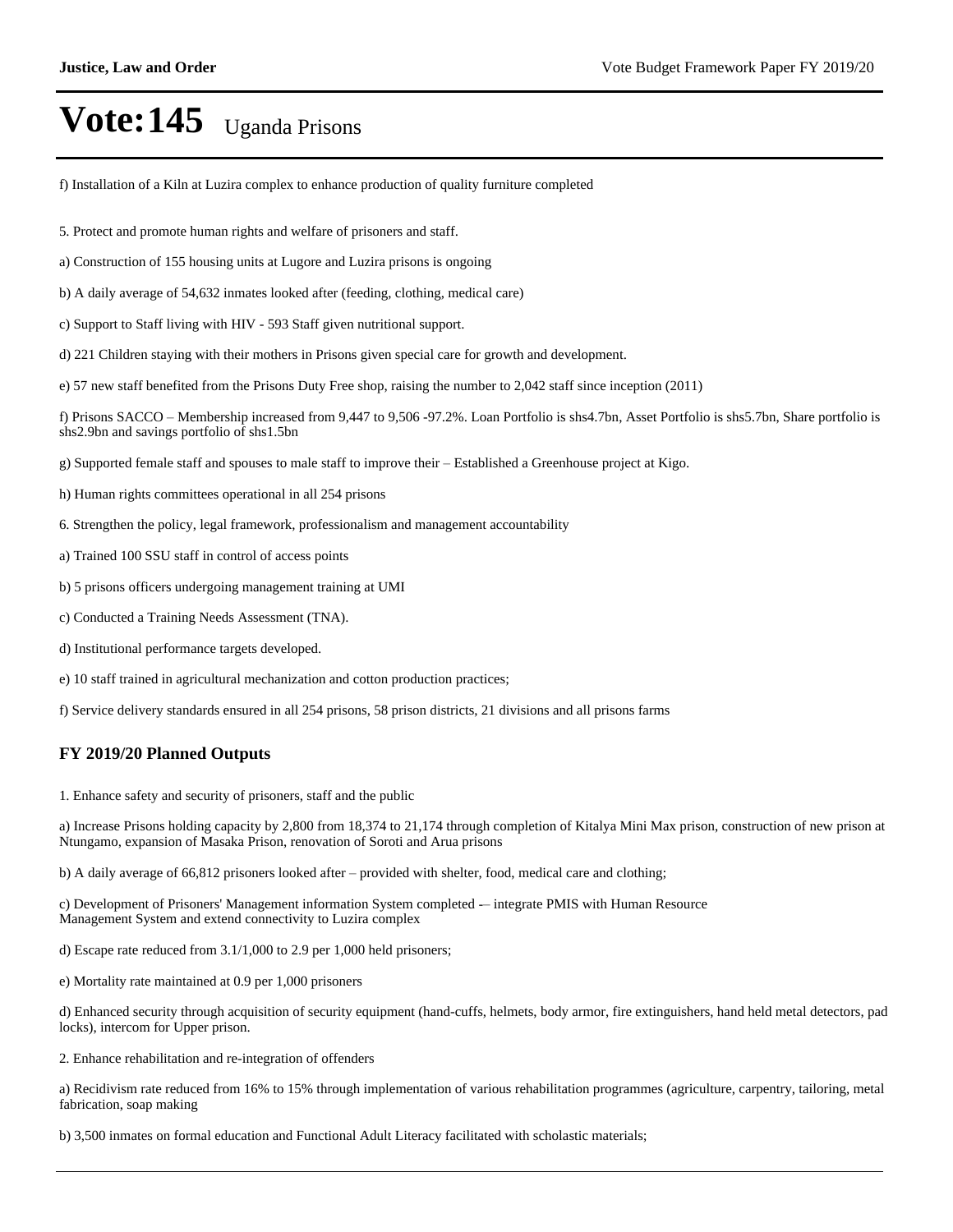- c) 13,000 inmates trained in vocational skills (agriculture, carpentry, tailoring, metal fabrication, soap making);
- d) 35,000 inmates given rehabilitative guidance and counselling;
- e) 26,000 remands linked to the Criminal Justice Actors;
- f) 3, 000 inmates reintegrated back into their communities;
- g) 54,000 inmates offered social skills, spiritual and moral rehabilitation activities.
- 3. Contribute to access to justice

a) Average length of stay on remand for capital offenders reduced from 19.7 to 18 months and from 2.2 months to 2 months for petty offenders  $-$ Sector target

- b) Remand population reduced from 50.4% to 48% sector target.
- c) A daily average of 1,750 prisoners delivered to 251 courts spread country wide
- d) 100% adherence to administration of sentences as passed by court ensured
- 4. Enhance Prisons Production
- a) 8,000 bales of cotton produced to contribute to growth of local textile industries
- b) 18,000MT of maize from prisons farms to contribute to prisoners' feeding requirements produced
- c) 1,200 MT of maize seed produced from Amita and Ruimi prison farms
- d) Small irrigation schemes set up at Bugungu and Bulalula prison farms
- e) Prisons lands at Ragem, Kaabong, Amita & Namalu surveyed and titled
- d) Complete expansion of industrial workshops at upper prison
- 5. Protect and promote human rights and welfare of prisoners and staff.
- a) A daily average of 66,812 prisoners looked after (provide with food, clothing, beddings, sanitary items and other basic necessities of life);
- b) 76 staff housing units constructed at Kitalya and other farm prisons
- c) 800 staff living with HIV/AIDs provided with medical drugs for opportunistic infections and nutritional support.
- d) Phase 1 of construction of a prisons staff clinic and staff patients' admission wards at Luzira completed
- e) 500 staff enabled to construct houses through the Prisons Duty Free shop

f) 228 children staying with their mothers in prison provided with special care for growth and development (lactating cows, day care centers, clothing and food supplements)

- g) 55 regional health units provided with various medical supplies and sundries
- h) Staff welfare improved through Prisons SACCO savings membership raised from 9,216 to 9,843 staff (100%).
- 6. Strengthen the policy, legal framework, professionalism and management accountability
- a) Train 5 officers in management at UMI.
- b) Complete the development of the corrections policy to facilitate the transformation of the service
- c) Conduct research to guide Policy formulation and development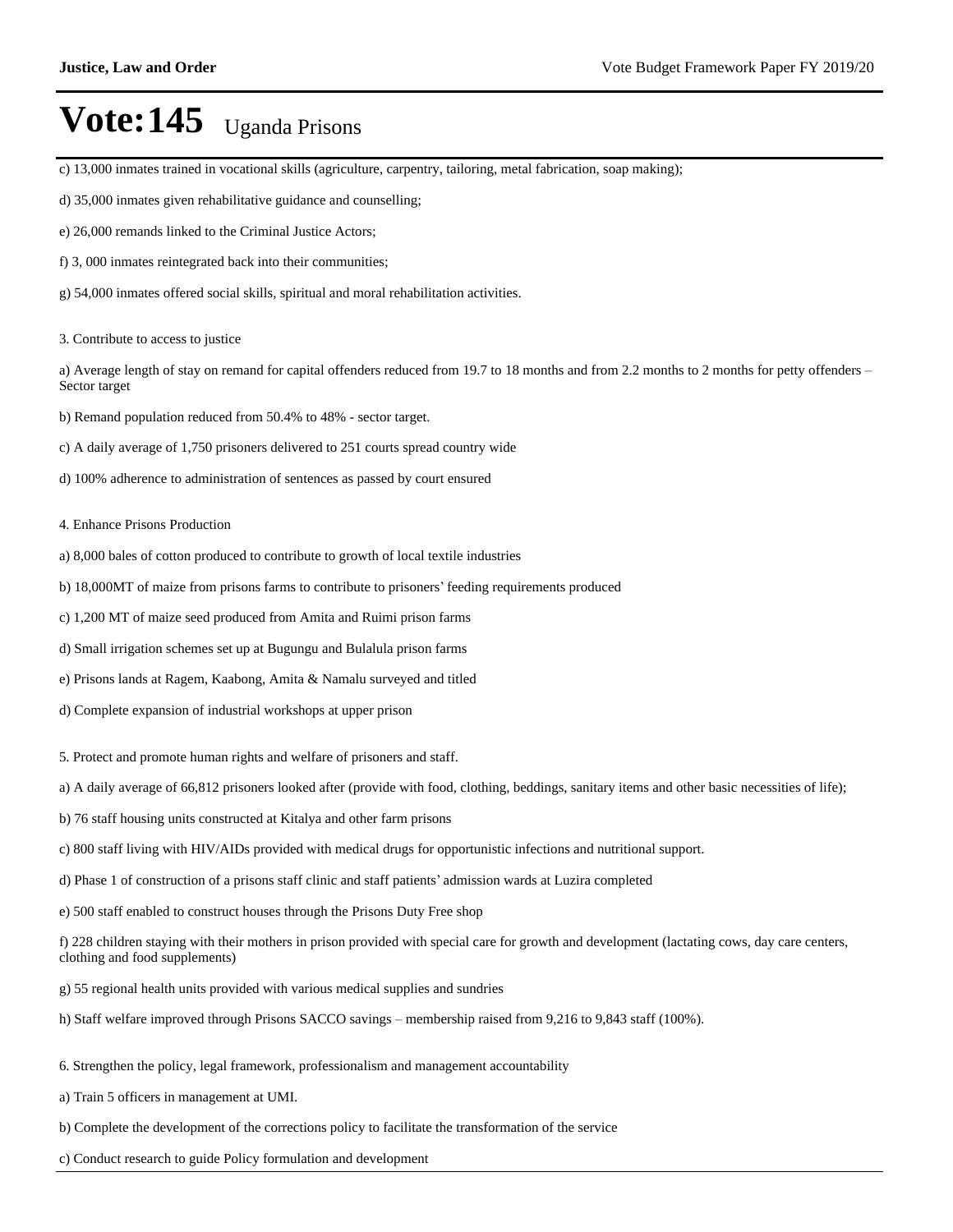d) Strategic Investment Plan V aligned to National Development Plan III

e) Enforce and monitor service delivery standards in 254 prisons, 16 regional offices, 58 prison districts & 21 divisions; inspect all prisons production centers

### **Medium Term Plans**

A. ENHANCING PRISONS PRODUCTION AND PRODUCTIVITY

Setting up production systems for self sufficiency

Four (4) projects will be under taken:

- 1. Cotton Production to support domestic textile industry,
- 2. Maize Seed Production and processing to eliminate adulterated seeds on the market,
- 3. Commercial maize for feeding prisoners and staff to reduce tax payer burden of maintaining offenders in custody.
- 4. Revitalization of prisons industries

Prison Farms will act as "Nucleus Farms" for production, processing and marketing of produce (outreach for farmers around the prisons) to:

- a. Create wealth for rural farmers which are in line with NDP;
- b. Act as centers of learning for farmers (as show case);
- c. Agent of delivery of government programs Operation wealth creation.

### B. ENHANCING SAFETY AND SECURITY OF PRISONERS, STAFF AND THE PUBLIC BY;

- 1. Mitigating congestion problem of Luzira through completion of Mini Max prison at Kitalya
- 2. Acquisition of security equipment that matches the changing profiles of prisoners from simple theft to terrorism
- 3. Expansion, renovation and upgrade of prisons infrastructure.
- 4. Computerization of the service to improve prisoners and staff information management

### C. ENHANCE ACCESS TO JUSTICE

- 1. Revitalization of prisons alignment to courts of law.
- 2. Timely production of prisoners to court Procure 20 buses, 20 trucks, 30 mini trucks and 30 pickups to facilitate delivery of prisoners to court
- 3. Case backlog reduction program

#### D. IMPROVE STAFF WELFARE

- 1. Construction of staff houses to improve staff working conditions
- 2. Supporting staff spouses with staff welfare improvement projects
- 3. Expansion of the operations of the Duty Free Shop
- 4. Expansion of the Prisons SACCO operations

### **Efficiency of Vote Budget Allocations**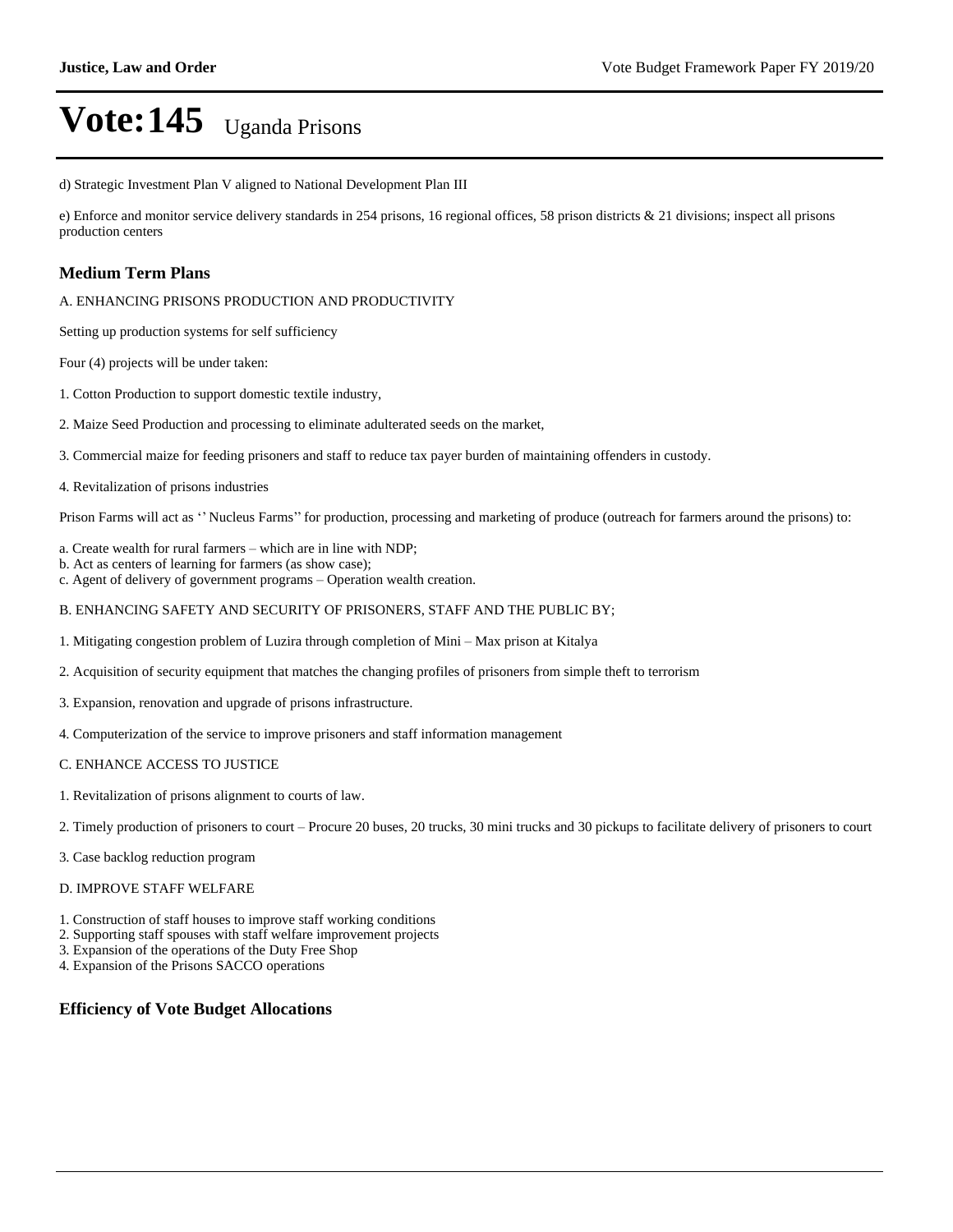- 1. Development of maize seed and cotton production farms and installation of irrigation system at Ruimi, Mubuku and Ibuga prisons to reduce drought effects, enhance production and generate budget savings that will be channeled to cater for critical unfunded priorities.
- 2. Low cost solutions in constructions using Force on Account to construct low cost staff houses to improve staff accommodation.
- 3. Afforestation to generate enough wood fuel to mitigate the high expenditure on wood fuel and adverse climatic effects.
- 4. Construction of energy saving stoves to reduce the usage of wood fuel and mitigate the effects of climate change
- 5. Strengthen the capacity of prisons industries to cater for stitching of staff and prisoners uniforms, and office furniture

### **Vote Investment Plans**

1. Development of Health Infrastructure - shs.3.295bn (Patients' wards, Laboratories, Radiology, Offices, and stores- Ensure healthy lives and promote wellbeing of all staff- Shs.3.295bn)

- 2. Construction of prisons Arua, Soroti, Ntugamo, and Masaka prisons including sanitation facilities & fencing Shs.3.5bn
- 3. Construction/Expansion staff barracks shs.1.9bn
- 4. ICT Development & enhancement of communication systems in -259 units-Shs.3.327bn
- 5. Acquisition of assorted security equipment to match the changing profiles of offenders shs.1.33bn

6. Setting up production systems  $-$ a. 18,000MT of maize grain; b. 12,000 bales of cotton; c. 1,200MT of maize seed & prisons  $industries - shs.20.752bn$ 

### **Major Expenditure Allocations in the Vote for FY 2019/20**

- 1. Salaries have been allocated shs.62.876bn  $-32.6\%$
- Of the Non-Wage recurrent budget,
- 2. Prisoners feeding is shs.51.506bn  $-55.1\%$
- 3. Pension and Gratuity for retirees  $-\,\text{shs}.5.673\,\text{bn} 6.1\%$
- 4. Utilities (water & Electricity) shs.10.76bn  $-11.5\%$
- 5. Fuel and Vehicle maintenance  $-\text{shs}.4.067 4.3\%$
- Of the Development budget,
- 6. Prisoners' accommodation  $-$  shs.3.5bn  $-9.5\%$
- 7. Expansion of staff clinic, medical tools & Equipment  $-$  shs.3.295bn  $-$  9.0%
- 8. Staff Accommodation  $-\,$ shs.1.9bn  $-5.2\%$
- 9. ICT & Communication  $-$  Prisoners Management Information System  $-$  shs.3.327  $-$  9.1%
- 10. Prisons Industries shs.4.98bn

### **V3: PROGRAMME OUTCOMES, OUTCOME INDICATORS AND PROPOSED BUDGET ALLOCATION**

### **Table V3.1: Programme Outcome and Outcome Indicators**

**Programme : 26 Management and Administration**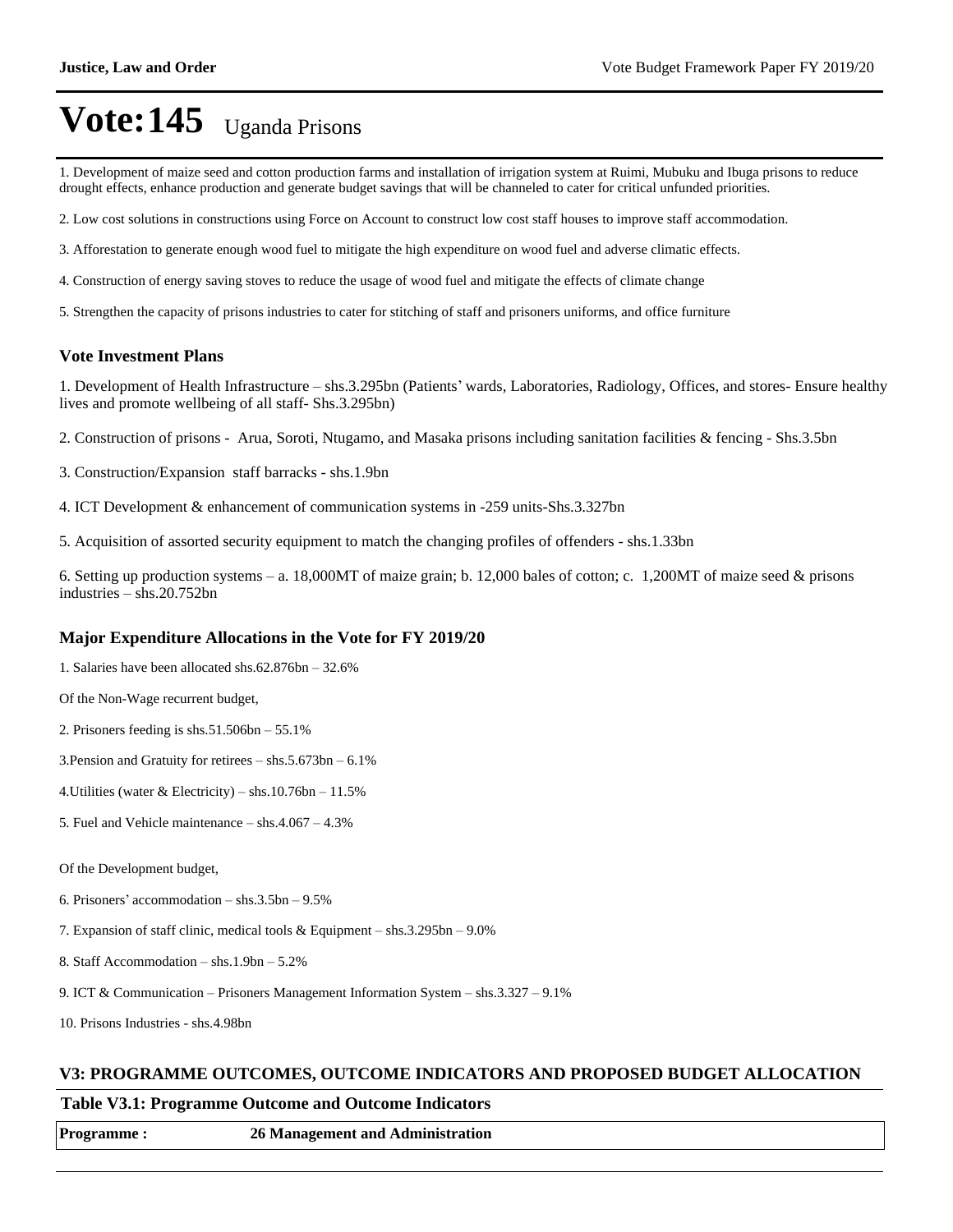| <b>Programme Objective:</b>                                                      | Provide Strategic Leadership, Management and support services to Uganda Prisons Service                                              |                          |                      |                            |                          |                          |
|----------------------------------------------------------------------------------|--------------------------------------------------------------------------------------------------------------------------------------|--------------------------|----------------------|----------------------------|--------------------------|--------------------------|
| <b>Responsible Officer:</b>                                                      | Director of Prisons - Administration                                                                                                 |                          |                      |                            |                          |                          |
| <b>Programme Outcome:</b>                                                        | <b>Strategic Leadership, Management and support services</b>                                                                         |                          |                      |                            |                          |                          |
| <b>Sector Outcomes contributed to by the Programme Outcome</b>                   |                                                                                                                                      |                          |                      |                            |                          |                          |
| 1. Commercial justice and the environment for competitiveness strengthened       |                                                                                                                                      |                          |                      |                            |                          |                          |
|                                                                                  | <b>Performance Targets</b>                                                                                                           |                          |                      |                            |                          |                          |
| <b>Programme Performance Indicators (Output)</b>                                 | 2018/19<br>2020/21<br>2021/22<br>2017/18<br>2019/20<br>Q1 Actual<br><b>Target</b><br><b>Target</b><br><b>Actual</b><br><b>Target</b> |                          |                      |                            |                          |                          |
| • Level of adherence to set standards and systems                                |                                                                                                                                      | 100%                     | 100%                 | 100%                       | 100%                     | 100%                     |
| <b>Programme:</b>                                                                | <b>27 Prisoners Managment</b>                                                                                                        |                          |                      |                            |                          |                          |
| <b>Programme Objective:</b>                                                      | Facilitate prisoners' access to justice, Sentence management planning and offender profiling for<br>placement.                       |                          |                      |                            |                          |                          |
| <b>Responsible Officer:</b>                                                      | Commissioner of Prisons - Custodial Services, Safety and Security                                                                    |                          |                      |                            |                          |                          |
| <b>Programme Outcome:</b>                                                        | Improved prisoners access to justice and effective case management                                                                   |                          |                      |                            |                          |                          |
| <b>Sector Outcomes contributed to by the Programme Outcome</b>                   |                                                                                                                                      |                          |                      |                            |                          |                          |
| 1. Infrastructure and access to JLOS services enhanced                           |                                                                                                                                      |                          |                      |                            |                          |                          |
|                                                                                  |                                                                                                                                      |                          |                      | <b>Performance Targets</b> |                          |                          |
| <b>Programme Performance Indicators (Output)</b>                                 |                                                                                                                                      | 2017/18<br><b>Actual</b> | 2018/19<br>Q1 Actual | 2019/20<br><b>Target</b>   | 2020/21<br><b>Target</b> | 2021/22<br><b>Target</b> |
| • Proportion of remands to total prisoner population                             |                                                                                                                                      | 51.4%                    | 49.5%                | 48%                        | 46%                      | 42%                      |
| <b>Programme:</b>                                                                | 28 Rehabilitation and re-integration of Offenders                                                                                    |                          |                      |                            |                          |                          |
| <b>Programme Objective:</b>                                                      | To facilitate successful rehabilitation and re integration of offenders.                                                             |                          |                      |                            |                          |                          |
| <b>Responsible Officer:</b>                                                      | Commissioner of Prisons - Rehabilitation and Reintergration                                                                          |                          |                      |                            |                          |                          |
| <b>Programme Outcome:</b>                                                        | Offenders successfully rehabilitated & reintegrated                                                                                  |                          |                      |                            |                          |                          |
| <b>Sector Outcomes contributed to by the Programme Outcome</b>                   |                                                                                                                                      |                          |                      |                            |                          |                          |
| 1. Infrastructure and access to JLOS services enhanced                           |                                                                                                                                      |                          |                      |                            |                          |                          |
|                                                                                  |                                                                                                                                      |                          |                      | <b>Performance Targets</b> |                          |                          |
| <b>Programme Performance Indicators (Output)</b>                                 |                                                                                                                                      | 2017/18<br><b>Actual</b> | 2018/19<br>Q1 Actual | 2019/20<br><b>Target</b>   | 2020/21<br><b>Target</b> | 2021/22<br><b>Target</b> |
| • Recidvism rates                                                                |                                                                                                                                      | 17.2%                    | 17.2%                | 15%                        | 15.5%                    | 14%                      |
| <b>Programme:</b>                                                                | <b>29 Safety and Security</b>                                                                                                        |                          |                      |                            |                          |                          |
| <b>Programme Objective:</b>                                                      | Promote public safety and peace through provision of a safe and secure prisons environment                                           |                          |                      |                            |                          |                          |
| <b>Responsible Officer:</b><br>Commissioner of Prisons - Estates and Engineering |                                                                                                                                      |                          |                      |                            |                          |                          |
| <b>Programme Outcome:</b><br>Safe and secure prisons environment                 |                                                                                                                                      |                          |                      |                            |                          |                          |
| <b>Sector Outcomes contributed to by the Programme Outcome</b>                   |                                                                                                                                      |                          |                      |                            |                          |                          |
| 1. Infrastructure and access to JLOS services enhanced                           |                                                                                                                                      |                          |                      |                            |                          |                          |
|                                                                                  |                                                                                                                                      |                          |                      | <b>Performance Targets</b> |                          |                          |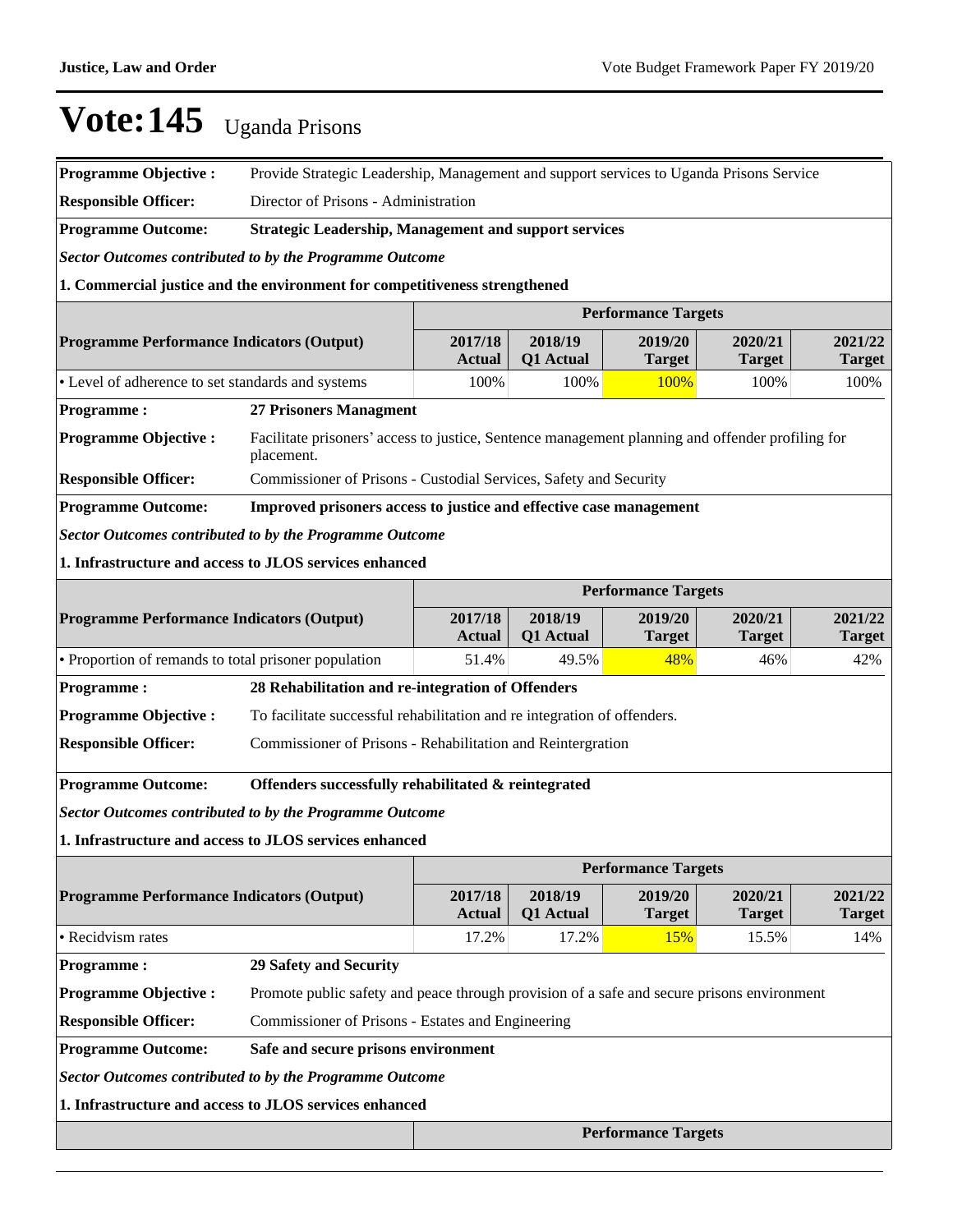| <b>Programme Performance Indicators (Output)</b><br>2017/18<br>2018/19<br>2019/20<br>2020/21<br>Q1 Actual<br><b>Actual</b><br><b>Target</b><br><b>Target</b> |                                                                                              |                          |                      |                            | <b>Target</b>            |                              |  |  |  |  |  |  |
|--------------------------------------------------------------------------------------------------------------------------------------------------------------|----------------------------------------------------------------------------------------------|--------------------------|----------------------|----------------------------|--------------------------|------------------------------|--|--|--|--|--|--|
| • Escape rate                                                                                                                                                |                                                                                              | 3.1/1000                 | 3.1/1000             | 2.9/1000                   | 2.7/1000                 | 2/1000                       |  |  |  |  |  |  |
| <b>Programme:</b>                                                                                                                                            | 30 Human Rights and Welfare                                                                  |                          |                      |                            |                          |                              |  |  |  |  |  |  |
| <b>Programme Objective:</b>                                                                                                                                  | Promotion of staff and Prisoners' welfare and observance of Human rights                     |                          |                      |                            |                          |                              |  |  |  |  |  |  |
| <b>Responsible Officer:</b>                                                                                                                                  | Commissioner of Prisons - Staff Administration and Counselling                               |                          |                      |                            |                          |                              |  |  |  |  |  |  |
| <b>Programme Outcome:</b>                                                                                                                                    | Increased human rights awareness, observance and practices in UPS                            |                          |                      |                            |                          |                              |  |  |  |  |  |  |
| <b>Sector Outcomes contributed to by the Programme Outcome</b>                                                                                               |                                                                                              |                          |                      |                            |                          |                              |  |  |  |  |  |  |
| 1. Observance of human rights and fight against corruption promoted                                                                                          |                                                                                              |                          |                      |                            |                          |                              |  |  |  |  |  |  |
|                                                                                                                                                              |                                                                                              |                          |                      | <b>Performance Targets</b> |                          |                              |  |  |  |  |  |  |
| <b>Programme Performance Indicators (Output)</b>                                                                                                             |                                                                                              | 2017/18<br><b>Actual</b> | 2018/19<br>Q1 Actual | 2019/20<br><b>Target</b>   | 2020/21<br><b>Target</b> | 2021/22<br><b>Target</b>     |  |  |  |  |  |  |
| • Level of provision of basic necessities of life                                                                                                            |                                                                                              | 100%                     | 100%                 | 100%                       | 100%                     | 100%                         |  |  |  |  |  |  |
|                                                                                                                                                              | 0.1%                                                                                         | 0.1%                     | 0.9%                 | 0.7%                       | 0.1%                     |                              |  |  |  |  |  |  |
| • Mortality rates among prisoners and staff                                                                                                                  |                                                                                              |                          |                      |                            |                          | <b>31 Prisons Production</b> |  |  |  |  |  |  |
| <b>Programme:</b>                                                                                                                                            |                                                                                              |                          |                      |                            |                          |                              |  |  |  |  |  |  |
| <b>Programme Objective:</b>                                                                                                                                  | Enhance Prisons production and reduce tax payers' burden of maintaining offenders in custody |                          |                      |                            |                          |                              |  |  |  |  |  |  |
| <b>Responsible Officer:</b>                                                                                                                                  | Director of Prisons - Production and Engineering                                             |                          |                      |                            |                          |                              |  |  |  |  |  |  |
| <b>Programme Outcome:</b>                                                                                                                                    | Reduced tax payers' burden of maintaining offenders in custody                               |                          |                      |                            |                          |                              |  |  |  |  |  |  |
| <b>Sector Outcomes contributed to by the Programme Outcome</b>                                                                                               |                                                                                              |                          |                      |                            |                          |                              |  |  |  |  |  |  |
| 1. Infrastructure and access to JLOS services enhanced                                                                                                       |                                                                                              |                          |                      |                            |                          |                              |  |  |  |  |  |  |
|                                                                                                                                                              |                                                                                              |                          |                      | <b>Performance Targets</b> |                          |                              |  |  |  |  |  |  |
| <b>Programme Performance Indicators (Output)</b>                                                                                                             |                                                                                              | 2017/18<br><b>Actual</b> | 2018/19<br>Q1 Actual | 2019/20<br><b>Target</b>   | 2020/21<br><b>Target</b> | 2021/22<br><b>Target</b>     |  |  |  |  |  |  |
| • Non Tax Revenue generation in billion shillings per<br>year                                                                                                |                                                                                              | 26.699billion            | 7.78billion          | 26.86                      | 30.26                    | 31.75                        |  |  |  |  |  |  |
| <b>Programme Outcome:</b>                                                                                                                                    | Improved staff & prisoners' living conditions                                                |                          |                      |                            |                          |                              |  |  |  |  |  |  |
|                                                                                                                                                              |                                                                                              |                          |                      |                            |                          |                              |  |  |  |  |  |  |
| Sector Outcomes contributed to by the Programme Outcome<br>1. Infrastructure and access to JLOS services enhanced                                            |                                                                                              |                          |                      |                            |                          |                              |  |  |  |  |  |  |
|                                                                                                                                                              |                                                                                              |                          |                      | <b>Performance Targets</b> |                          |                              |  |  |  |  |  |  |
| <b>Programme Performance Indicators (Output)</b>                                                                                                             |                                                                                              | 2017/18<br><b>Actual</b> | 2018/19<br>Q1 Actual | 2019/20<br><b>Target</b>   | 2020/21<br><b>Target</b> | 2021/22<br><b>Target</b>     |  |  |  |  |  |  |

| Billion Uganda shillings | 2017/18 |               | 2018/19 | 2019/20                                                |         |         | <b>MTEF Budget Projections</b> |         |
|--------------------------|---------|---------------|---------|--------------------------------------------------------|---------|---------|--------------------------------|---------|
|                          |         | <b>Budget</b> | End O1  | Outturn Approved Spent By Proposed 20<br><b>Budget</b> | 2020/21 | 2021/22 | 2022/23                        | 2023/24 |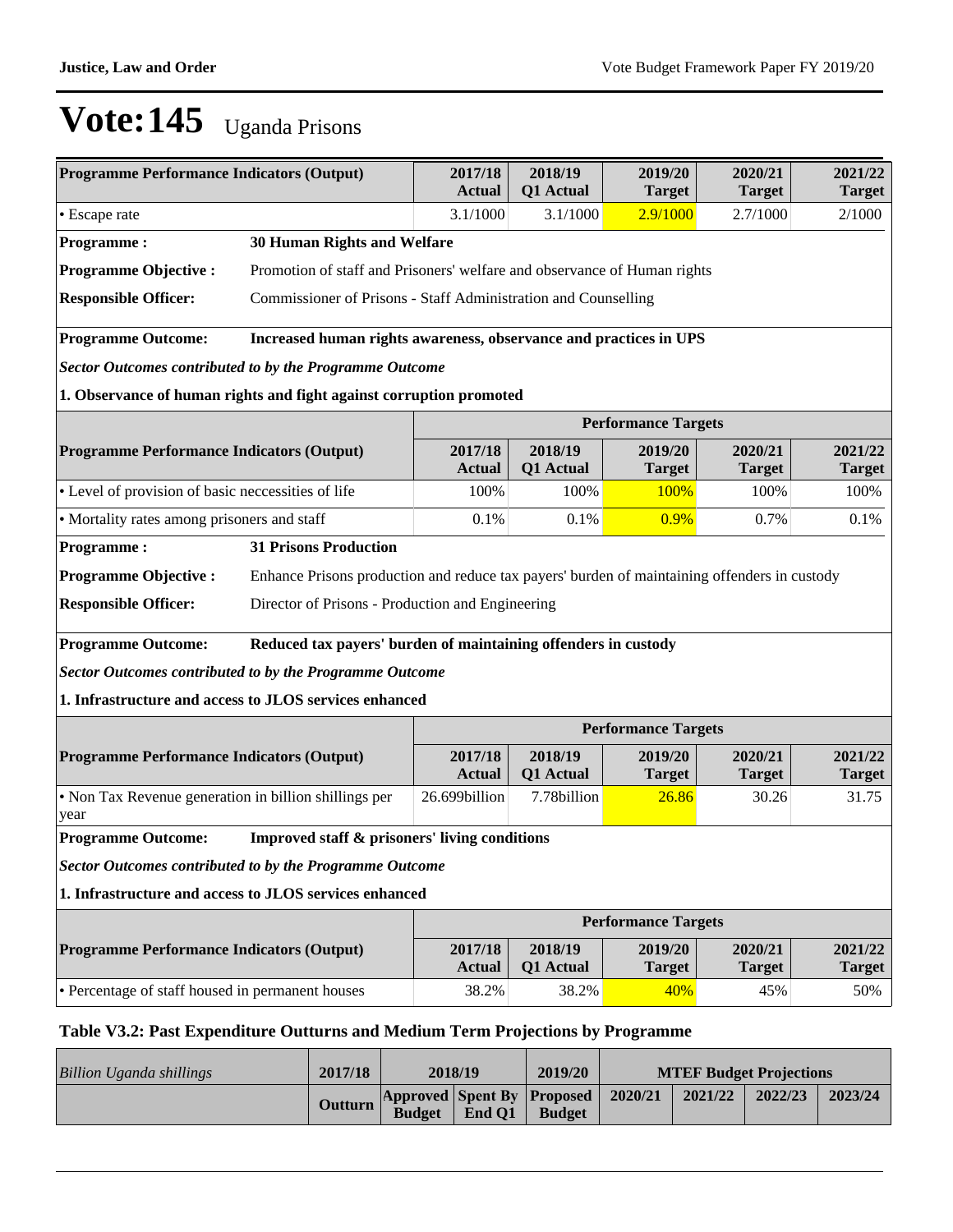| Vote: 145 Uganda Prisons                          |         |         |        |         |         |         |         |         |
|---------------------------------------------------|---------|---------|--------|---------|---------|---------|---------|---------|
| 26 Management and Administration                  | 84.082  | 35.936  | 21.908 | 34.889  | 39.123  | 41.123  | 43.146  | 46.131  |
| 27 Prisoners Managment                            | 0.885   | 43.820  | 10.693 | 43.520  | 45.520  | 45.520  | 47.977  | 51.977  |
| 28 Rehabilitation and re-integration of Offenders | .360    | 2.134   | 0.317  | 2.134   | 3.106   | 5.916   | 10.714  | 16.344  |
| 29 Safety and Security                            | .283    | 4.687   | 0.999  | 4.837   | 5.871   | 6.871   | 9.871   | 12.871  |
| 30 Human Rights and Welfare                       | 52.149  | 76.921  | 19.699 | 74.379  | 87.145  | 106.145 | 123.145 | 142.145 |
| 31 Prisons Production                             | 29.563  | 33.364  | 5.599  | 33.364  | 36.702  | 36.702  | 36.702  | 36.702  |
| Total for the Vote                                | 169.322 | 196.862 | 59.214 | 193.123 | 217.466 | 242.276 | 271.555 | 306.170 |

## **V4: SUBPROGRAMME PAST EXPENDITURE OUTTURNS AND PROPOSED BUDGET ALLOCATIONS**

## **Table V4.1: Past Expenditure Outturns and Medium Term Projections by SubProgramme**

| <b>Billion Uganda shillings</b>                                                   | 2017/18        | 2018/19               |                      | 2019/20                          |         | <b>Medium Term Projections</b> |         |         |
|-----------------------------------------------------------------------------------|----------------|-----------------------|----------------------|----------------------------------|---------|--------------------------------|---------|---------|
|                                                                                   | Outturn Budget | <b>Approved</b> Spent | By<br><b>End Sep</b> | <b>Proposed</b><br><b>Budget</b> | 2020/21 | 2021/22                        | 2022/23 | 2023/24 |
| Programme: 26 Management and Administration                                       |                |                       |                      |                                  |         |                                |         |         |
| 12 Finance and Administration                                                     | 79.185         | 19.650                | 18.750               | 18.774                           | 18.774  | 18.774                         | 18.774  | 18.774  |
| 13 Corporate Services                                                             | 1.553          | 8.943                 | 2.099                | 8.693                            | 8.693   | 8.693                          | 8.693   | 8.693   |
| 14 Inspectorate and Quality Assurance                                             | 0.310          | 3.423                 | 0.821                | 3.423                            | 3.657   | 5.657                          | 7.679   | 10.665  |
| 1483 Institutional Support to UPS -Retooling                                      | 2.396          | 3.328                 | 0.159                | 3.328                            | 7.328   | 7.328                          | 7.328   | 7.328   |
| 22 Policy, Planning and Statistics                                                | 0.639          | 0.592                 | 0.079                | 0.672                            | 0.672   | 0.672                          | 0.672   | 0.672   |
| <b>Total For the Programme: 26</b>                                                | 84.082         | 35.936                | 21.908               | 34.889                           | 39.123  | 41.123                         | 43.146  | 46.131  |
| Programme: 27 Prisoners Managment                                                 |                |                       |                      |                                  |         |                                |         |         |
| 15 Administration of Remand Prisoners                                             | 0.576          | 35.439                | 8.631                | 35.111                           | 37.111  | 37.111                         | 38.111  | 40.111  |
| 16 Administration of Convicted Prisoners                                          | 0.309          | 8.381                 | 2.062                | 8.409                            | 8.409   | 8.409                          | 9.866   | 11.866  |
| <b>Total For the Programme: 27</b>                                                | 0.885          | 43.820                | 10.693               | 43.520                           | 45.520  | 45.520                         | 47.977  | 51.977  |
| Programme: 28 Rehabilitation and re-integration of Offenders                      |                |                       |                      |                                  |         |                                |         |         |
| 17 Offender Education and Training                                                | 0.990          | 1.515                 | 0.218                | 1.515                            | 1.715   | 2.515                          | 5.014   | 7.014   |
| 18 Social Rehabilitation and Re-integration                                       | 0.370          | 0.618                 | 0.099                | 0.618                            | 1.390   | 3.400                          | 5.700   | 9.330   |
| <b>Total For the Programme: 28</b>                                                | 1.360          | 2.134                 | 0.317                | 2.134                            | 3.106   | 5.916                          | 10.714  | 16.344  |
| Programme: 29 Safety and Security                                                 |                |                       |                      |                                  |         |                                |         |         |
| 19 Security Operations                                                            | 1.283          | 4.687                 | 0.999                | 4.837                            | 5.871   | 6.871                          | 9.871   | 12.871  |
| <b>Total For the Programme: 29</b>                                                | 1.283          | 4.687                 | 0.999                | 4.837                            | 5.871   | 6.871                          | 9.871   | 12.871  |
| Programme: 30 Human Rights and Welfare                                            |                |                       |                      |                                  |         |                                |         |         |
| 04 Prison Medical Services                                                        | 1.495          | 4.532                 | 0.921                | 4.532                            | 4.532   | 4.532                          | 6.532   | 8.532   |
| 20 Care and Human Rights                                                          | 49.578         | 70.231                | 18.676               | 67.689                           | 80.455  | 99.455                         | 112.455 | 126.455 |
| 21 Social Welfare Services                                                        | 1.075          | 2.158                 | 0.102                | 2.158                            | 2.158   | 2.158                          | 4.158   | 7.158   |
| <b>Total For the Programme: 30</b>                                                | 52.149         | 76.921                | 19.699               | 74.379                           | 87.145  | 106.145                        | 123.145 | 142.145 |
| <b>Programme: 31 Prisons Production</b>                                           |                |                       |                      |                                  |         |                                |         |         |
| 0386 Assistance to the UPS                                                        | 16.753         | 17.724                | 4.396                | 17.724                           | 18.724  | 18.724                         | 18.724  | 18.724  |
| 1109 Prisons Enhancement - Northern Uganda                                        | 1.000          | 1.000                 | 0.111                | 1.000                            | 3.338   | 3.338                          | 3.338   | 3.338   |
| 1395 The maize seed and cotton production project<br>under Uganda Prisons Service | 11.470         | 9.660                 | 1.043                | 9.660                            | 9.660   | 9.660                          | 9.660   | 9.660   |
| 1443 Revitalisation of Prison Industries                                          | 0.400          | 4.980                 | 0.049                | 4.980                            | 4.980   | 4.980                          | 4.980   | 4.980   |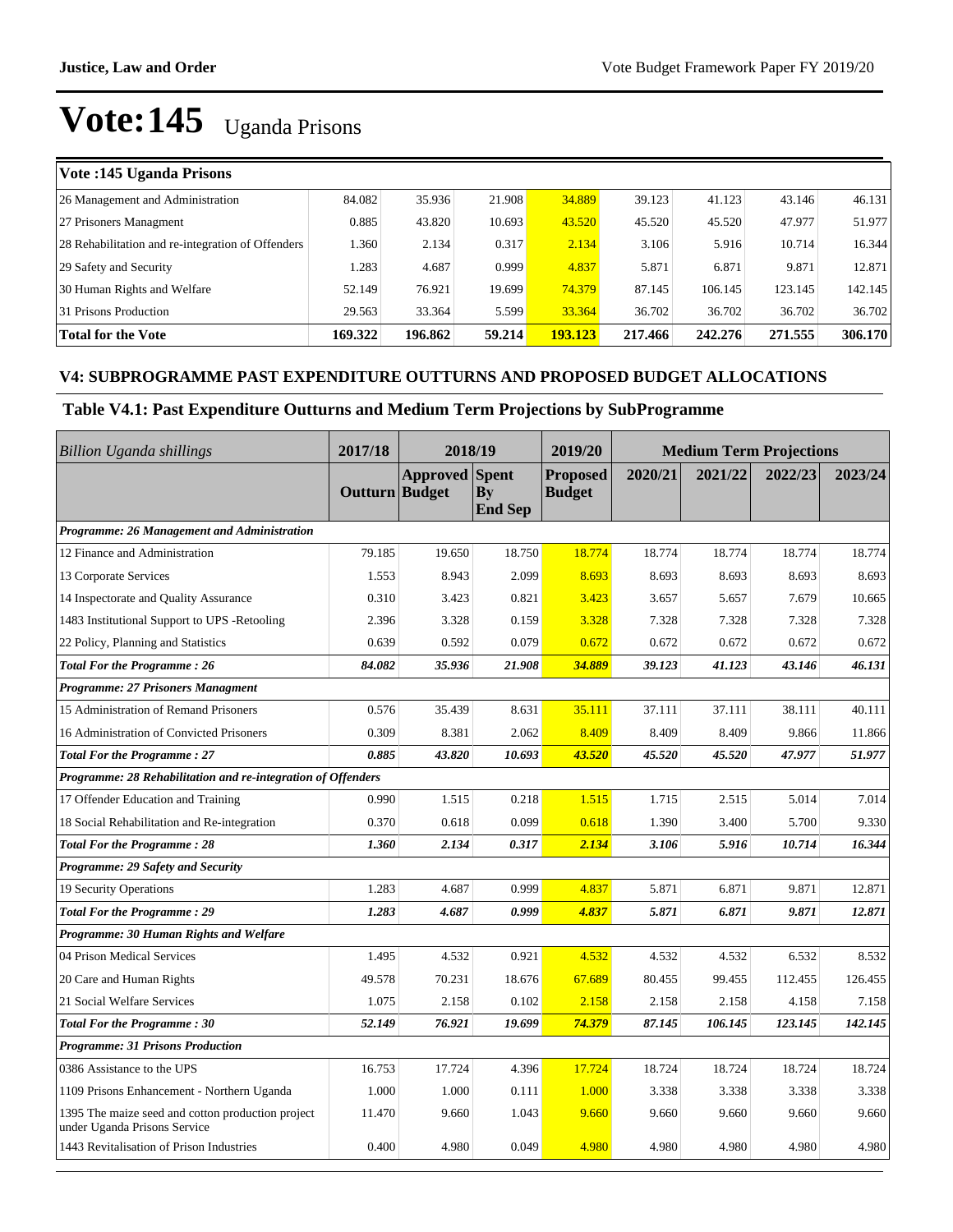| <b>Total For the Programme: 31</b> | 29.623  | 33.364  | 5.599' | 33.364  | 36.702  | 36.702  | 36.702  | 36.702  |
|------------------------------------|---------|---------|--------|---------|---------|---------|---------|---------|
| Total for the Vote :145            | 169.382 | 196.862 | 59.214 | 193.123 | 217.466 | 242.276 | 271.555 | 306.170 |

## **Table V4.2: Key Changes in Vote Resource Allocation**

| Major changes in resource allocation over and above the<br>previous financial year |          | Justification for proposed Changes in Expenditure and<br><b>Outputs</b>                                                                                                                                                                                                  |
|------------------------------------------------------------------------------------|----------|--------------------------------------------------------------------------------------------------------------------------------------------------------------------------------------------------------------------------------------------------------------------------|
| Vote :145 Uganda Prisons                                                           |          |                                                                                                                                                                                                                                                                          |
| Programme: 26 Management and Administration                                        |          |                                                                                                                                                                                                                                                                          |
| <b>Output: 02 Prisons Management</b>                                               |          |                                                                                                                                                                                                                                                                          |
| Change in Allocation (UShs Bn):                                                    | 3.269    | This is meant to enhance operations of 254 prisons, 16<br>regions, 58 prisons districts, Murchison Bay Hospital &<br>Prisons Academy Training School                                                                                                                     |
|                                                                                    |          | Fuel and vehicle maintenance for delivery of a daily average<br>of 1,750 prisons to 251 courts country wid                                                                                                                                                               |
| Programme: 31 Prisons Production                                                   |          |                                                                                                                                                                                                                                                                          |
| <b>Output: 01 Prisons Management</b>                                               |          |                                                                                                                                                                                                                                                                          |
| Change in Allocation (UShs Bn):                                                    | 7.151    | Reduce prisons farm dependency on rain fed agriculture, set<br>up pilot irrigation schemes to enhance prison farm production<br>to support local textile<br>industry, contribute to food security and reduce tax payers'<br>burden of looking after prisoners in custody |
| <b>Output: 72 Government Buildings and Administrative Infrastructure</b>           |          |                                                                                                                                                                                                                                                                          |
| Change in Allocation (UShs Bn):                                                    | 3.853    | Increased to cater for procurement of security equipment<br>given the changing profiles of offenders and increase in<br>global criminality.                                                                                                                              |
|                                                                                    |          | Construction of staff hospital and staff patients admission<br>wards to improve staff welfare $&$ staff living conditions                                                                                                                                                |
| Output: 75 Purchase of Motor Vehicles and Other Transport Equipment                |          |                                                                                                                                                                                                                                                                          |
| Change in Allocation (UShs Bn):                                                    | 0.542    | Reduce walking long distances for both staff & prisoners<br>during production of prisoners to 251 courts country wide                                                                                                                                                    |
| Output: 77 Purchase of Specialised Machinery & Equipment                           |          |                                                                                                                                                                                                                                                                          |
| Change in Allocation (UShs Bn):                                                    | (0.789)  | Transferred to Prisoners Management to enhance prisons<br>farm production and set up pilot irrigation schemes at<br>Bugungu & Bulaula prisons                                                                                                                            |
| <b>Output: 80 Construction and Rehabilitation of Prisons</b>                       |          |                                                                                                                                                                                                                                                                          |
| Change in Allocation (UShs Bn):                                                    | (10.757) | Transferred to Prisoners Management to enhance prisons<br>farm production and set up pilot irrigation schemes at<br>Bugungu and Bulaula prisons                                                                                                                          |
|                                                                                    |          | Construction of staff hospital and staff patient admission<br>ward to improve staff living conditions and the welfare                                                                                                                                                    |

## **Table V4.3: Major Capital Investment (Capital Purchases outputs over 0.5Billion)**

| $\frac{1}{2}$<br>$-$ 100 $-$<br>$\sim$ $\sim$ $\sim$ $\sim$ $\sim$ | $301012$<br><b>ALL AND</b><br>$-40-$<br>$\sim$ $\sim$ $\sim$ $\sim$ |
|--------------------------------------------------------------------|---------------------------------------------------------------------|
|                                                                    |                                                                     |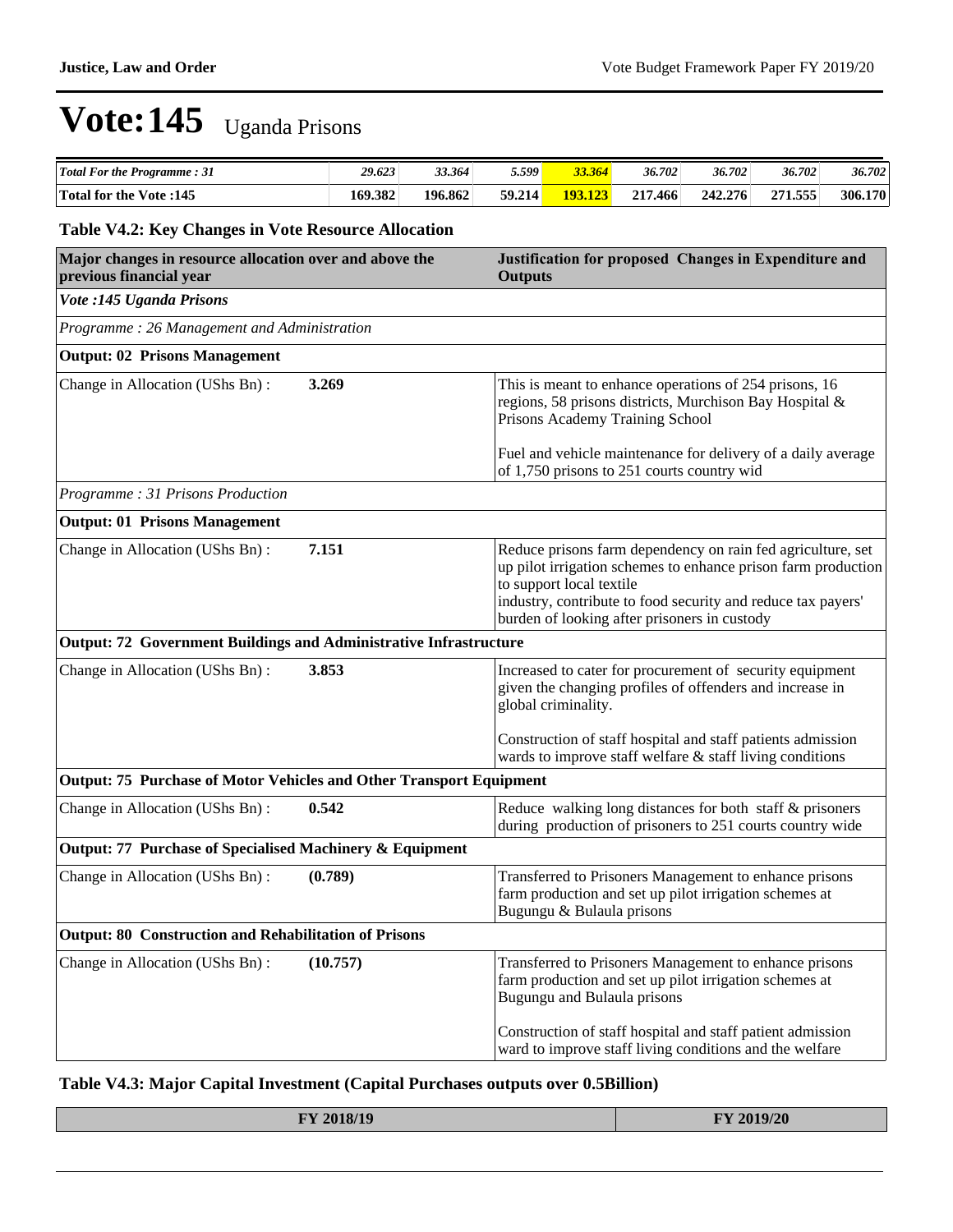| <b>Appr. Budget and Planned Outputs</b>                                                                                                                                                                                                                                                                   | <b>Expenditures and Achievements</b><br>by end Sep                                                                                                                                                                                                                                                                                                                                                                                                                                                                                                                                                                                                                                                                                                                                                                                                                                                                                                                                                                                                                                    | <b>Proposed Budget and Planned Outputs</b>                                                                                                                                                                                                       |
|-----------------------------------------------------------------------------------------------------------------------------------------------------------------------------------------------------------------------------------------------------------------------------------------------------------|---------------------------------------------------------------------------------------------------------------------------------------------------------------------------------------------------------------------------------------------------------------------------------------------------------------------------------------------------------------------------------------------------------------------------------------------------------------------------------------------------------------------------------------------------------------------------------------------------------------------------------------------------------------------------------------------------------------------------------------------------------------------------------------------------------------------------------------------------------------------------------------------------------------------------------------------------------------------------------------------------------------------------------------------------------------------------------------|--------------------------------------------------------------------------------------------------------------------------------------------------------------------------------------------------------------------------------------------------|
| Vote 145 Uganda Prisons                                                                                                                                                                                                                                                                                   |                                                                                                                                                                                                                                                                                                                                                                                                                                                                                                                                                                                                                                                                                                                                                                                                                                                                                                                                                                                                                                                                                       |                                                                                                                                                                                                                                                  |
| Programme: 26 Management and Administration                                                                                                                                                                                                                                                               |                                                                                                                                                                                                                                                                                                                                                                                                                                                                                                                                                                                                                                                                                                                                                                                                                                                                                                                                                                                                                                                                                       |                                                                                                                                                                                                                                                  |
| Project : 1483 Institutional Support to UPS -Retooling                                                                                                                                                                                                                                                    |                                                                                                                                                                                                                                                                                                                                                                                                                                                                                                                                                                                                                                                                                                                                                                                                                                                                                                                                                                                                                                                                                       |                                                                                                                                                                                                                                                  |
| <b>Output: 77 Purchase of Specialised Machinery &amp; Equipment</b>                                                                                                                                                                                                                                       |                                                                                                                                                                                                                                                                                                                                                                                                                                                                                                                                                                                                                                                                                                                                                                                                                                                                                                                                                                                                                                                                                       |                                                                                                                                                                                                                                                  |
| WAN, LAN & Virtual Private Network<br>configurations completed<br>SSL certification license acquired<br>CCTV cameras installed at Upper prison and data<br>center;<br>Security equipment - handcuffs, Torches, hand held Configuration of the Local Area<br>metal detectors, fire extinguishers, procured | Configuration of the Local Area<br>Network in Kampala Extra Region,<br>installation of firewall & Anti-<br>Virus for Official Mailing System<br>(Exchange) and intranet at Prisons<br>Headquarters on going<br>Network in Kampala Extra Region,<br>installation of firewall & Anti-<br>Virus for Official Mailing System<br>(Exchange) and intranet at Prisons<br>Headquarters on going<br>Procurement of 13 computers and<br>accessories, backup server and<br>external backup devices for offsite<br>backups, 10 air conditioning units<br>for ICT infrastructure rooms, 6<br>multifunctional printers with<br>scanners, KVM and VGA KVM<br>switches on going - Bid<br><b>Evaluation</b> stage<br>Procurement of a contractor for<br>installation of the IPT listening in<br>system at Upper prison is ongoing -<br><b>Bid Evaluation</b><br>Procurement of canine training $\&$<br>protective equipment, 35 camp<br>tents for Safety and Security unit<br>Staff, 50 hand held metal detectors,<br>100 heavy duty torches and 50 fire<br>extinguishers on going - bid<br>evaluation | <b>WAN, LAN &amp; Virtual Private Network</b><br>configurations completed<br>Unified PABX & intercom system<br>procured<br>One off license & centralized system for<br>500 users, blank RFID data cards for staff<br>IDs & 50 computers procured |
| 2.426<br><b>Total Output Cost(Ushs</b><br>Thousand):                                                                                                                                                                                                                                                      | 0.015                                                                                                                                                                                                                                                                                                                                                                                                                                                                                                                                                                                                                                                                                                                                                                                                                                                                                                                                                                                                                                                                                 | 2.580                                                                                                                                                                                                                                            |
| Gou Dev't:<br>2.426                                                                                                                                                                                                                                                                                       | 0.015                                                                                                                                                                                                                                                                                                                                                                                                                                                                                                                                                                                                                                                                                                                                                                                                                                                                                                                                                                                                                                                                                 | 2.580                                                                                                                                                                                                                                            |
| Ext Fin:<br>0.000                                                                                                                                                                                                                                                                                         | 0.000                                                                                                                                                                                                                                                                                                                                                                                                                                                                                                                                                                                                                                                                                                                                                                                                                                                                                                                                                                                                                                                                                 | 0.000                                                                                                                                                                                                                                            |
| A.I.A.<br>0.000                                                                                                                                                                                                                                                                                           | 0.000                                                                                                                                                                                                                                                                                                                                                                                                                                                                                                                                                                                                                                                                                                                                                                                                                                                                                                                                                                                                                                                                                 | 0.000                                                                                                                                                                                                                                            |
| Programme : 31 Prisons Production                                                                                                                                                                                                                                                                         |                                                                                                                                                                                                                                                                                                                                                                                                                                                                                                                                                                                                                                                                                                                                                                                                                                                                                                                                                                                                                                                                                       |                                                                                                                                                                                                                                                  |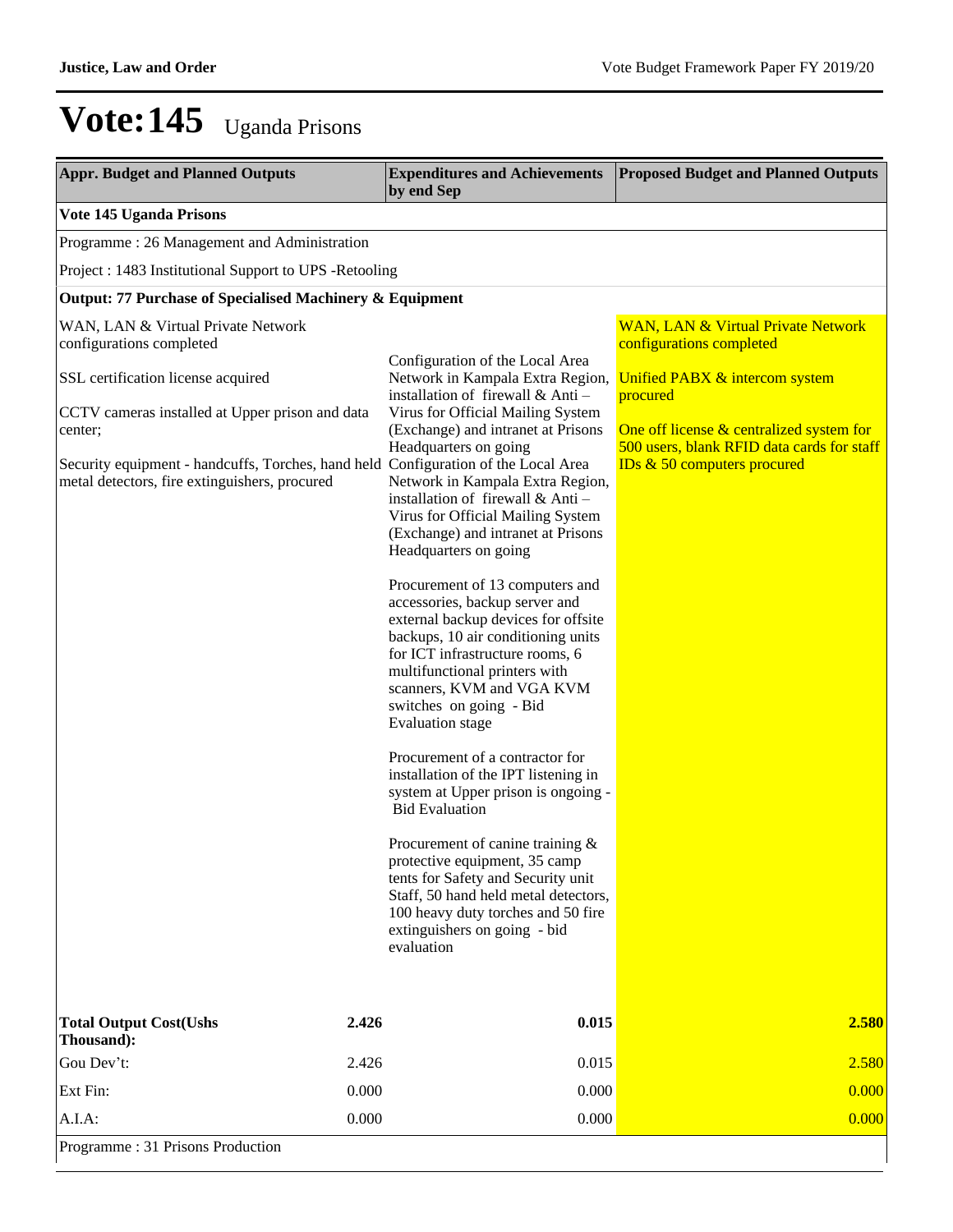| Project: 0386 Assistance to the UPS                                                                                                           |       |                                                                                                                                                                                                                                                                                                                            |                                                                                                                            |
|-----------------------------------------------------------------------------------------------------------------------------------------------|-------|----------------------------------------------------------------------------------------------------------------------------------------------------------------------------------------------------------------------------------------------------------------------------------------------------------------------------|----------------------------------------------------------------------------------------------------------------------------|
| <b>Output: 72 Government Buildings and Administrative Infrastructure</b>                                                                      |       |                                                                                                                                                                                                                                                                                                                            |                                                                                                                            |
| Low cost staff houses initiative project supported                                                                                            |       | Construction of 160 low cost staff<br>houses at Kitalya is on going -<br>foundation level                                                                                                                                                                                                                                  | <b>Phase I construction of the staff prisons</b><br>staff clinic and staff patients admission<br>wards at Luzira completed |
|                                                                                                                                               |       | Renovation of armory store, staff<br>admission wards and clinic,<br>improvement of sanitation at Luzira<br>complex on going – mobilization of<br>materials ongoing.                                                                                                                                                        |                                                                                                                            |
|                                                                                                                                               |       | Procurement of materials for<br>installation of rub halls at Kiburara<br>completed – installation is ongoing.                                                                                                                                                                                                              |                                                                                                                            |
| <b>Total Output Cost(Ushs</b><br>Thousand):                                                                                                   | 0.150 | 0.000                                                                                                                                                                                                                                                                                                                      | 3.295                                                                                                                      |
| Gou Dev't:                                                                                                                                    | 0.000 | 0.000                                                                                                                                                                                                                                                                                                                      | 3.295                                                                                                                      |
| Ext Fin:                                                                                                                                      | 0.000 | 0.000                                                                                                                                                                                                                                                                                                                      | 0.000                                                                                                                      |
| $A.I.A$ :                                                                                                                                     | 0.150 | 0.000                                                                                                                                                                                                                                                                                                                      | 0.000                                                                                                                      |
| <b>Output: 75 Purchase of Motor Vehicles and Other Transport Equipment</b>                                                                    |       |                                                                                                                                                                                                                                                                                                                            |                                                                                                                            |
| 3 vehicles (2 buses $& 1$ Lorry) procured for<br>delivery of prisoners to court                                                               |       | Procurement of 13 motor vehicles<br>(1 Ambulance, 2 station wagons, 3<br>pickups, 3 Lorries, 2 cesspool<br>emptiers & 2 30 seater buses) to<br>facilitate delivery of prisoners to<br>court, transportation of prisoners<br>ration and monitoring service<br>delivery is ongoing – pending<br>Solicitor Generals' approval | 5 vehicles procured for monitoring service<br>delivery and delivery of prisoners to<br>courts                              |
| <b>Total Output Cost(Ushs</b><br>Thousand):                                                                                                   | 0.718 | 0.000                                                                                                                                                                                                                                                                                                                      | <b>1.160</b>                                                                                                               |
| Gou Dev't:                                                                                                                                    | 0.718 | 0.000                                                                                                                                                                                                                                                                                                                      | 1.160                                                                                                                      |
| Ext Fin:                                                                                                                                      | 0.000 | 0.000                                                                                                                                                                                                                                                                                                                      | 0.000                                                                                                                      |
| $A.I.A$ :                                                                                                                                     | 0.000 | 0.000                                                                                                                                                                                                                                                                                                                      | 0.000                                                                                                                      |
| Output: 77 Purchase of Specialised Machinery & Equipment                                                                                      |       |                                                                                                                                                                                                                                                                                                                            |                                                                                                                            |
| Assorted hospital machinery, jazz band equipment<br>procured; Non-farm machinery - boilers, security<br>equipment and hammer mills maintained |       | Procurement of Jazz Band<br>equipment is ongoing – Bid<br>evaluation stage                                                                                                                                                                                                                                                 |                                                                                                                            |
|                                                                                                                                               |       | Assorted hospital machinery                                                                                                                                                                                                                                                                                                |                                                                                                                            |
| <b>Total Output Cost(Ushs</b><br>Thousand):                                                                                                   | 0.645 | 0.000                                                                                                                                                                                                                                                                                                                      | 0.000                                                                                                                      |
| Gou Dev't:                                                                                                                                    | 0.645 | 0.000                                                                                                                                                                                                                                                                                                                      | 0.000                                                                                                                      |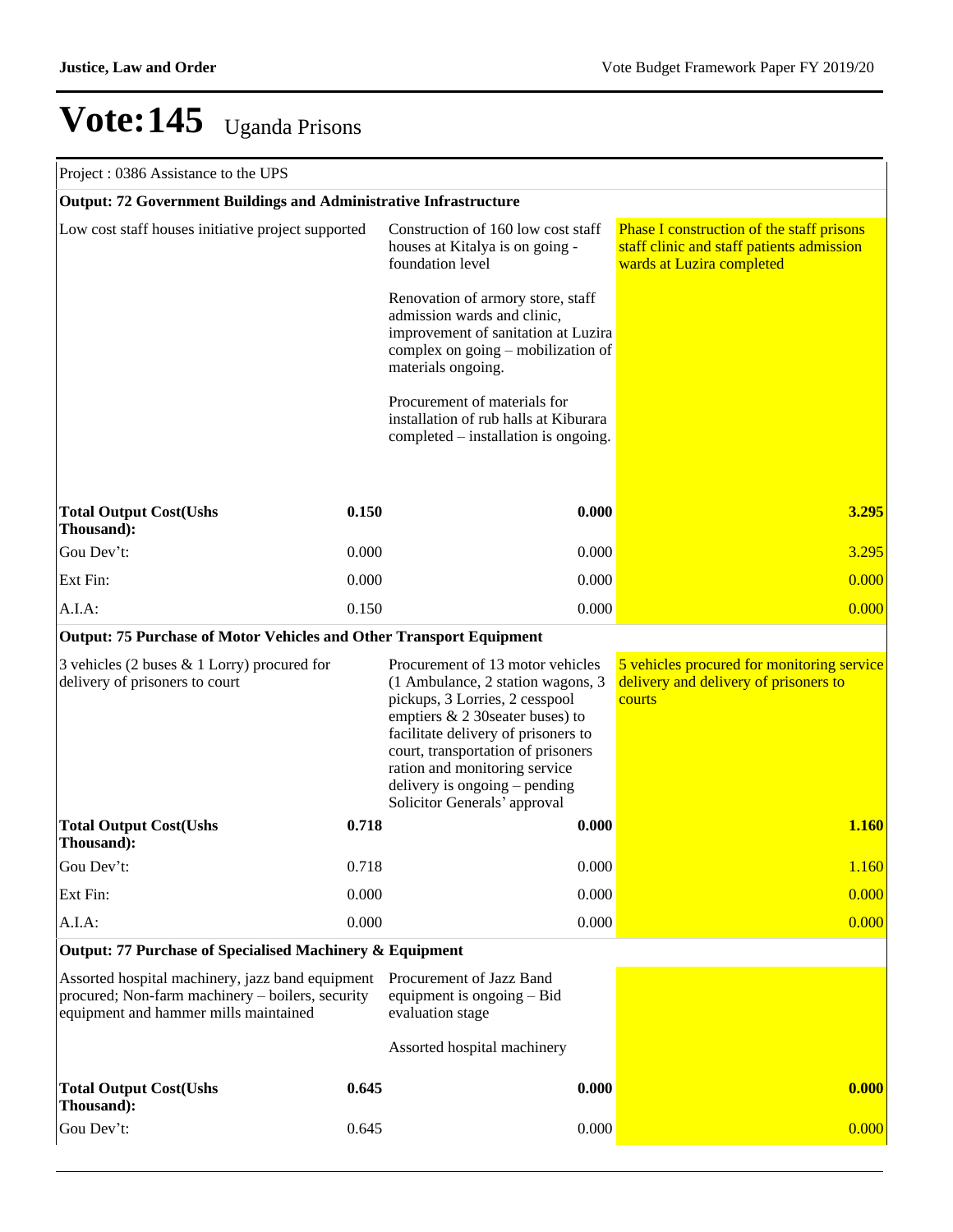| Ext Fin:                                                                                                                                                                                                                                                                                             | 0.000  | 0.000                                                                                                                                                                                                                                                                                                                                                                                                                                                 | 0.000                                                                                                                                                                                                                                                                     |
|------------------------------------------------------------------------------------------------------------------------------------------------------------------------------------------------------------------------------------------------------------------------------------------------------|--------|-------------------------------------------------------------------------------------------------------------------------------------------------------------------------------------------------------------------------------------------------------------------------------------------------------------------------------------------------------------------------------------------------------------------------------------------------------|---------------------------------------------------------------------------------------------------------------------------------------------------------------------------------------------------------------------------------------------------------------------------|
| A.I.A:                                                                                                                                                                                                                                                                                               | 0.000  | 0.000                                                                                                                                                                                                                                                                                                                                                                                                                                                 | 0.000                                                                                                                                                                                                                                                                     |
| <b>Output: 80 Construction and Rehabilitation of Prisons</b>                                                                                                                                                                                                                                         |        |                                                                                                                                                                                                                                                                                                                                                                                                                                                       |                                                                                                                                                                                                                                                                           |
| Construction of a mini Maxi prison at Kitalya<br>completed $-2,000$ prisoners capacity<br>10 Junior & 5 senior staff housing units constructed workshops, isolation cells & sick<br>at kitalya<br>Renovation of Jinja Main -3 wards, canine unit, 4<br>wards at Isimba & sanitation system at Luzira |        | Construction of a Mini Max prison<br>at Kitalya – Phase $3$ is ongoing<br>(Classrooms, administration block,<br>bay roofed)<br>Construction of low cost staff<br>houses at Kitalya ongoing<br>Procurement of a contractors for<br>construction of new prisons at<br>Nwoya, Kyenjojo, Mutufu &<br>Sheema is ongoing – bid evaluation<br>stage<br>Re-modification of Jinja Main<br>prison and renovation of prisoners<br>wards at Isimba prison farm is | New prison constructed at Ntungamo, 1<br>ward constructed at Masaka Prison, staff<br>patients ward completed at Luzira<br>38 staff housing units with sanitation<br>facilities constructed at Kitalya prison<br>Water tank constructed at Isingiro prison<br>$-150,000CC$ |
|                                                                                                                                                                                                                                                                                                      |        | ongoing                                                                                                                                                                                                                                                                                                                                                                                                                                               |                                                                                                                                                                                                                                                                           |
| <b>Total Output Cost(Ushs</b><br>Thousand):                                                                                                                                                                                                                                                          | 13.474 | 3.227                                                                                                                                                                                                                                                                                                                                                                                                                                                 | 5.090                                                                                                                                                                                                                                                                     |
| Gou Dev't:                                                                                                                                                                                                                                                                                           | 10.774 | 3.090                                                                                                                                                                                                                                                                                                                                                                                                                                                 | 3.240                                                                                                                                                                                                                                                                     |
| Ext Fin:                                                                                                                                                                                                                                                                                             | 0.000  | 0.000                                                                                                                                                                                                                                                                                                                                                                                                                                                 | 0.000                                                                                                                                                                                                                                                                     |
| $A.I.A$ :                                                                                                                                                                                                                                                                                            | 2.700  | 0.137                                                                                                                                                                                                                                                                                                                                                                                                                                                 | 1.850                                                                                                                                                                                                                                                                     |
| Project : 1109 Prisons Enhancement - Northern Uganda                                                                                                                                                                                                                                                 |        |                                                                                                                                                                                                                                                                                                                                                                                                                                                       |                                                                                                                                                                                                                                                                           |
| Output: 72 Government Buildings and Administrative Infrastructure                                                                                                                                                                                                                                    |        |                                                                                                                                                                                                                                                                                                                                                                                                                                                       |                                                                                                                                                                                                                                                                           |
| 1 drying platform and 2 maize cribs constructed at<br>Lugore                                                                                                                                                                                                                                         |        | Procurement of materials for<br>installation of maize storage<br>facilities at Lugore is completed -<br>installation is on going<br>Construction of 1 drying platform                                                                                                                                                                                                                                                                                 |                                                                                                                                                                                                                                                                           |
|                                                                                                                                                                                                                                                                                                      |        | is ongoing – mobilization of<br>materials                                                                                                                                                                                                                                                                                                                                                                                                             |                                                                                                                                                                                                                                                                           |
| <b>Total Output Cost(Ushs</b><br>Thousand):                                                                                                                                                                                                                                                          | 0.592  | 0.009                                                                                                                                                                                                                                                                                                                                                                                                                                                 | 0.000                                                                                                                                                                                                                                                                     |
| Gou Dev't:                                                                                                                                                                                                                                                                                           | 0.592  | 0.009                                                                                                                                                                                                                                                                                                                                                                                                                                                 | 0.000                                                                                                                                                                                                                                                                     |
| Ext Fin:                                                                                                                                                                                                                                                                                             | 0.000  | 0.000                                                                                                                                                                                                                                                                                                                                                                                                                                                 | 0.000                                                                                                                                                                                                                                                                     |
| $A.I.A$ :                                                                                                                                                                                                                                                                                            | 0.000  | 0.000                                                                                                                                                                                                                                                                                                                                                                                                                                                 | 0.000                                                                                                                                                                                                                                                                     |
| Output: 80 Construction and Rehabilitation of Prisons                                                                                                                                                                                                                                                |        |                                                                                                                                                                                                                                                                                                                                                                                                                                                       | 22 staff houses constructed in selected                                                                                                                                                                                                                                   |

prisons in Northern Uganda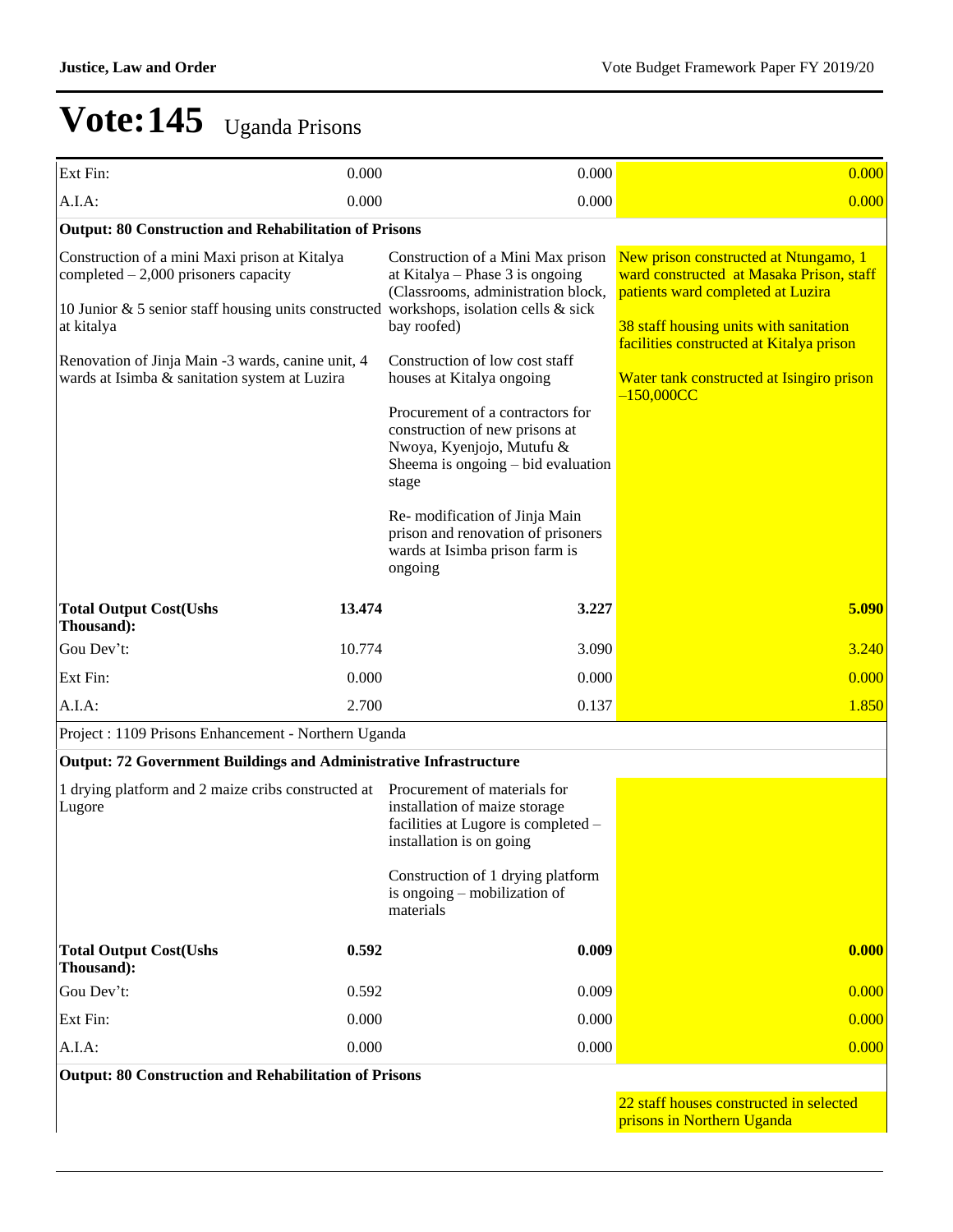| <b>Total Output Cost(Ushs</b>                                                                                                                                                                                | 0.000 | 0.000                                                                                                                                                                                                  | 0.790                                                                                                                                                                                                                       |
|--------------------------------------------------------------------------------------------------------------------------------------------------------------------------------------------------------------|-------|--------------------------------------------------------------------------------------------------------------------------------------------------------------------------------------------------------|-----------------------------------------------------------------------------------------------------------------------------------------------------------------------------------------------------------------------------|
| Thousand):<br>Gou Dev't:                                                                                                                                                                                     | 0.000 | 0.000                                                                                                                                                                                                  | 0.790                                                                                                                                                                                                                       |
| Ext Fin:                                                                                                                                                                                                     | 0.000 | 0.000                                                                                                                                                                                                  | 0.000                                                                                                                                                                                                                       |
| A.I.A:                                                                                                                                                                                                       | 0.000 | 0.000                                                                                                                                                                                                  | 0.000                                                                                                                                                                                                                       |
| Project : 1395 The maize seed and cotton production project under Uganda Prisons Service                                                                                                                     |       |                                                                                                                                                                                                        |                                                                                                                                                                                                                             |
| Output: 77 Purchase of Specialised Machinery & Equipment                                                                                                                                                     |       |                                                                                                                                                                                                        |                                                                                                                                                                                                                             |
|                                                                                                                                                                                                              |       | Procurement of 5 tractors and                                                                                                                                                                          | <b>1water bowser procured</b>                                                                                                                                                                                               |
| Farming activities enhanced; - 5 tractors and<br>accessories (5 disc ploughs, 5 boom sprayers, 5<br>water bowsers, 4 Rippers, & 10 motorized spray<br>pumps) procured                                        |       | accessories (5 disc ploughs, 5 boom<br>sprayers, 5 water bowsers, 4<br>Rippers, & 10 motorized spray<br>pumps) on going – Bid evaluation                                                               | Security equipment $-2,500$ pairs of hand<br>cuffs, 500 padlocks procured                                                                                                                                                   |
| Security equipment – padlocks, arm cases, hand<br>cuffs procured                                                                                                                                             |       | stage.                                                                                                                                                                                                 | Solar lighting piloted at Kamwenge prison                                                                                                                                                                                   |
| <b>Total Output Cost(Ushs</b><br>Thousand):                                                                                                                                                                  | 2.004 | 0.000                                                                                                                                                                                                  | 0.740                                                                                                                                                                                                                       |
| Gou Dev't:                                                                                                                                                                                                   | 2.004 | 0.000                                                                                                                                                                                                  | 0.740                                                                                                                                                                                                                       |
| Ext Fin:                                                                                                                                                                                                     | 0.000 | 0.000                                                                                                                                                                                                  | 0.000                                                                                                                                                                                                                       |
| $A.I.A$ :                                                                                                                                                                                                    | 0.000 | 0.000                                                                                                                                                                                                  | 0.000                                                                                                                                                                                                                       |
| <b>Output: 80 Construction and Rehabilitation of Prisons</b>                                                                                                                                                 |       |                                                                                                                                                                                                        |                                                                                                                                                                                                                             |
| 4 prisoners wards completed at<br>Ragem, Amita, Nebbi & Orom; 1 ward constructed<br>at Ibuga<br>11 staff houses constructed at Ragem & other<br>prisons farms<br>1 seed store at Lugore & kitchen facilities |       | 4 prisoners' wards at Ragem,<br>Amita, Nebbi & Orom Tikau<br>completed - defects liability<br>Construction of 10 staff housing<br>units at Ragem & Olia is ongoing<br>Procurement of a contractors for | Soroti and Arua prisons renovated; 3<br>selected prisons fenced<br>16 staff units with sanitation facilities<br>constructed in cotton growing farms<br>Sanitation at Orom Tikau improved -<br>motorized bore hole installed |
| constructed<br>Security of prisons improved - Mubuku fenced                                                                                                                                                  |       | construction of 1 new prisoners'<br>ward at Ibuga is ongoing – bid<br>evaluation stage<br>Chain link fencing of Mubuku                                                                                 |                                                                                                                                                                                                                             |
|                                                                                                                                                                                                              |       | prison is ongoing                                                                                                                                                                                      |                                                                                                                                                                                                                             |
|                                                                                                                                                                                                              |       | Construction of a foundation seed<br>store at Lugore is on going                                                                                                                                       |                                                                                                                                                                                                                             |
|                                                                                                                                                                                                              |       | Procurement of materials for<br>installation of maize storage<br>facilities at Ibuga and Isimba<br>completed – installation is ongoing.                                                                |                                                                                                                                                                                                                             |
| <b>Total Output Cost(Ushs</b><br>Thousand):                                                                                                                                                                  | 2.644 | 0.122                                                                                                                                                                                                  | 2.231                                                                                                                                                                                                                       |
| Gou Dev't:                                                                                                                                                                                                   | 2.644 | 0.122                                                                                                                                                                                                  | 2.231                                                                                                                                                                                                                       |
| Ext Fin:                                                                                                                                                                                                     | 0.000 | 0.000                                                                                                                                                                                                  | 0.000                                                                                                                                                                                                                       |
| A.I.A:                                                                                                                                                                                                       | 0.000 | 0.000                                                                                                                                                                                                  | 0.000                                                                                                                                                                                                                       |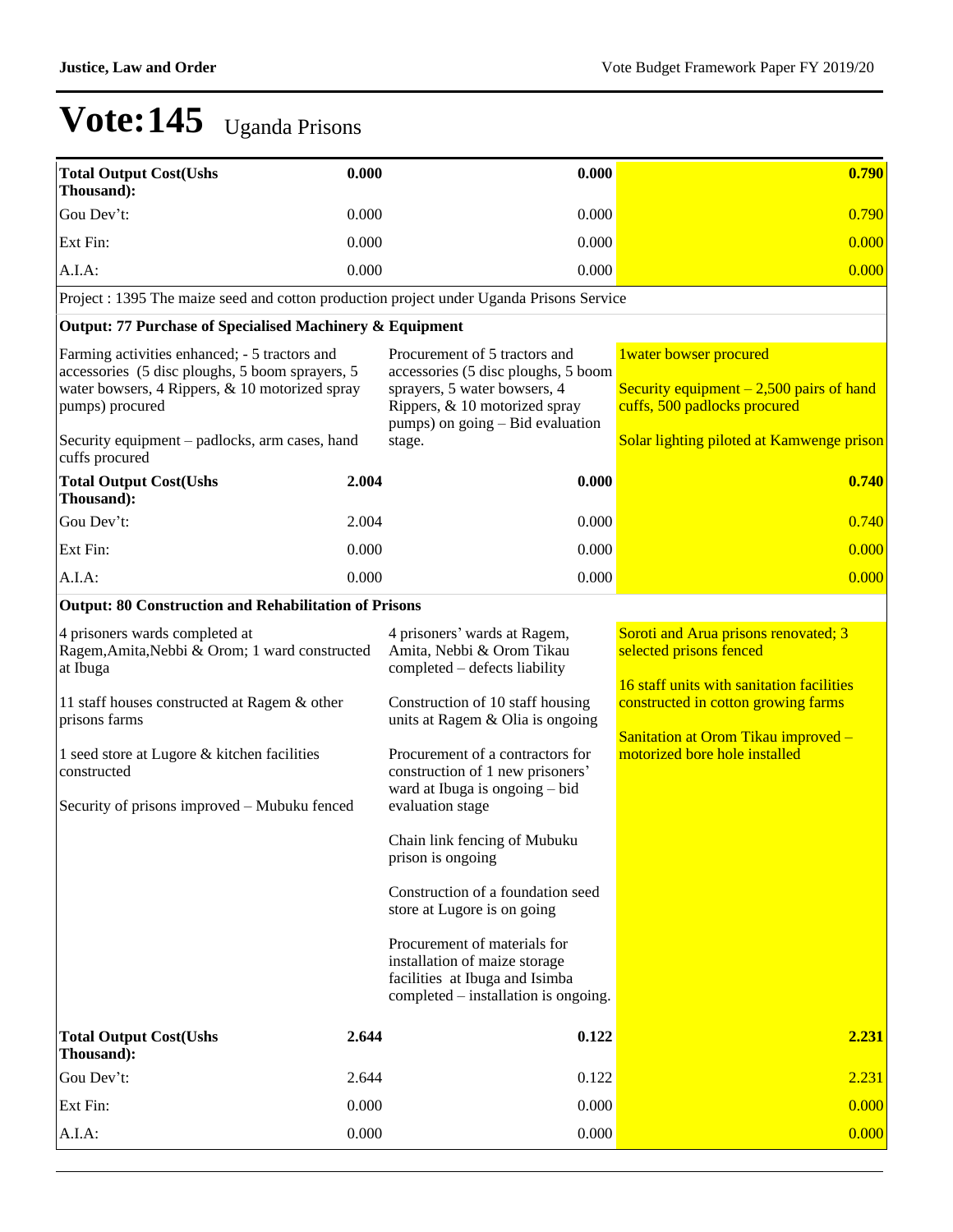| Project : 1443 Revitalisation of Prison Industries                                                                                                                                                                                                                                                                   |       |                                                                                                                                                                                                                                                                                                    |                                                                                                                                                                                          |
|----------------------------------------------------------------------------------------------------------------------------------------------------------------------------------------------------------------------------------------------------------------------------------------------------------------------|-------|----------------------------------------------------------------------------------------------------------------------------------------------------------------------------------------------------------------------------------------------------------------------------------------------------|------------------------------------------------------------------------------------------------------------------------------------------------------------------------------------------|
| <b>Output: 72 Government Buildings and Administrative Infrastructure</b>                                                                                                                                                                                                                                             |       |                                                                                                                                                                                                                                                                                                    |                                                                                                                                                                                          |
| Construction of a production wood workshop at<br>Luzira completed                                                                                                                                                                                                                                                    |       | Procurement of a contractor to<br>construct a wood workshop at<br>Luzira on going – Bid Evaluation<br>stage                                                                                                                                                                                        | Industrial workshop at Upper prison<br>completed<br><b>Industrial workshops at Murchison Bay &amp;</b>                                                                                   |
| <b>Total Output Cost(Ushs</b>                                                                                                                                                                                                                                                                                        | 1.000 | 0.000                                                                                                                                                                                                                                                                                              | <b>Upper prisons renovated</b><br>2.150                                                                                                                                                  |
| Thousand):                                                                                                                                                                                                                                                                                                           |       |                                                                                                                                                                                                                                                                                                    |                                                                                                                                                                                          |
| Gou Dev't:                                                                                                                                                                                                                                                                                                           | 0.000 | 0.000                                                                                                                                                                                                                                                                                              | 1.150                                                                                                                                                                                    |
| Ext Fin:                                                                                                                                                                                                                                                                                                             | 0.000 | 0.000                                                                                                                                                                                                                                                                                              | 0.000                                                                                                                                                                                    |
| A.I.A:                                                                                                                                                                                                                                                                                                               | 1.000 | 0.000                                                                                                                                                                                                                                                                                              | 1.000                                                                                                                                                                                    |
| Output: 77 Purchase of Specialised Machinery & Equipment                                                                                                                                                                                                                                                             |       |                                                                                                                                                                                                                                                                                                    |                                                                                                                                                                                          |
| Construction and Installation of a timber seasoning Installation of the Kiln at Luzira is<br>kiln at Luzira completed<br>Assorted industrial production equipment procured Installation of machinery in final<br>- Circular Saw, Thicknesser, Surface Planner, Belt<br>Sander, Lathe & assorted carpentry hand tools |       | in the final finishes – construction<br>of the Kiln house completed;<br>stages<br>Procurement of assorted industrial<br>production equipment (- Circular<br>Saw, Thicknesser, Surface Planner,<br>Belt Sander, Lathe & assorted<br>carpentry hand tools) on going -<br><b>Bid Evaluation stage</b> | 1 circular saw, surface planner, 2 belt<br>sanders, lathe machine, spindle moulder,<br>band saw, mortising machine, wood<br>benches with vices and other assorted<br>hand tools procured |
| <b>Total Output Cost(Ushs</b><br>Thousand):                                                                                                                                                                                                                                                                          | 0.623 | 0.000                                                                                                                                                                                                                                                                                              | 1.743                                                                                                                                                                                    |
| Gou Dev't:                                                                                                                                                                                                                                                                                                           | 0.000 | 0.000                                                                                                                                                                                                                                                                                              | 1.120                                                                                                                                                                                    |
| Ext Fin:                                                                                                                                                                                                                                                                                                             | 0.000 | 0.000                                                                                                                                                                                                                                                                                              | 0.000                                                                                                                                                                                    |
| A.I.A:                                                                                                                                                                                                                                                                                                               | 0.623 | 0.000                                                                                                                                                                                                                                                                                              | 0.623                                                                                                                                                                                    |
| <b>Output: 80 Construction and Rehabilitation of Prisons</b>                                                                                                                                                                                                                                                         |       |                                                                                                                                                                                                                                                                                                    |                                                                                                                                                                                          |
| 4 industrial workshops constructed at Kitalya Mini Development of Architectural<br>Maxi prison                                                                                                                                                                                                                       |       | designs and Bills of Quantities for<br>Workshops at Kitalya Mini Maxi<br>prison is ongoing                                                                                                                                                                                                         |                                                                                                                                                                                          |
|                                                                                                                                                                                                                                                                                                                      |       | Designs for carpentry workshop at<br>Upper prisons completed                                                                                                                                                                                                                                       |                                                                                                                                                                                          |
| <b>Total Output Cost(Ushs</b><br>Thousand):                                                                                                                                                                                                                                                                          | 3.600 | 0.016                                                                                                                                                                                                                                                                                              | 0.000                                                                                                                                                                                    |
| Gou Dev't:                                                                                                                                                                                                                                                                                                           | 3.600 | 0.016                                                                                                                                                                                                                                                                                              | 0.000                                                                                                                                                                                    |
| Ext Fin:                                                                                                                                                                                                                                                                                                             | 0.000 | 0.000                                                                                                                                                                                                                                                                                              | 0.000                                                                                                                                                                                    |
| A.I.A:                                                                                                                                                                                                                                                                                                               | 0.000 | 0.000                                                                                                                                                                                                                                                                                              | 0.000                                                                                                                                                                                    |

## *V5: VOTE CHALLENGES FOR 2019/20 AND ADDITIONAL FUNDING REQUESTS*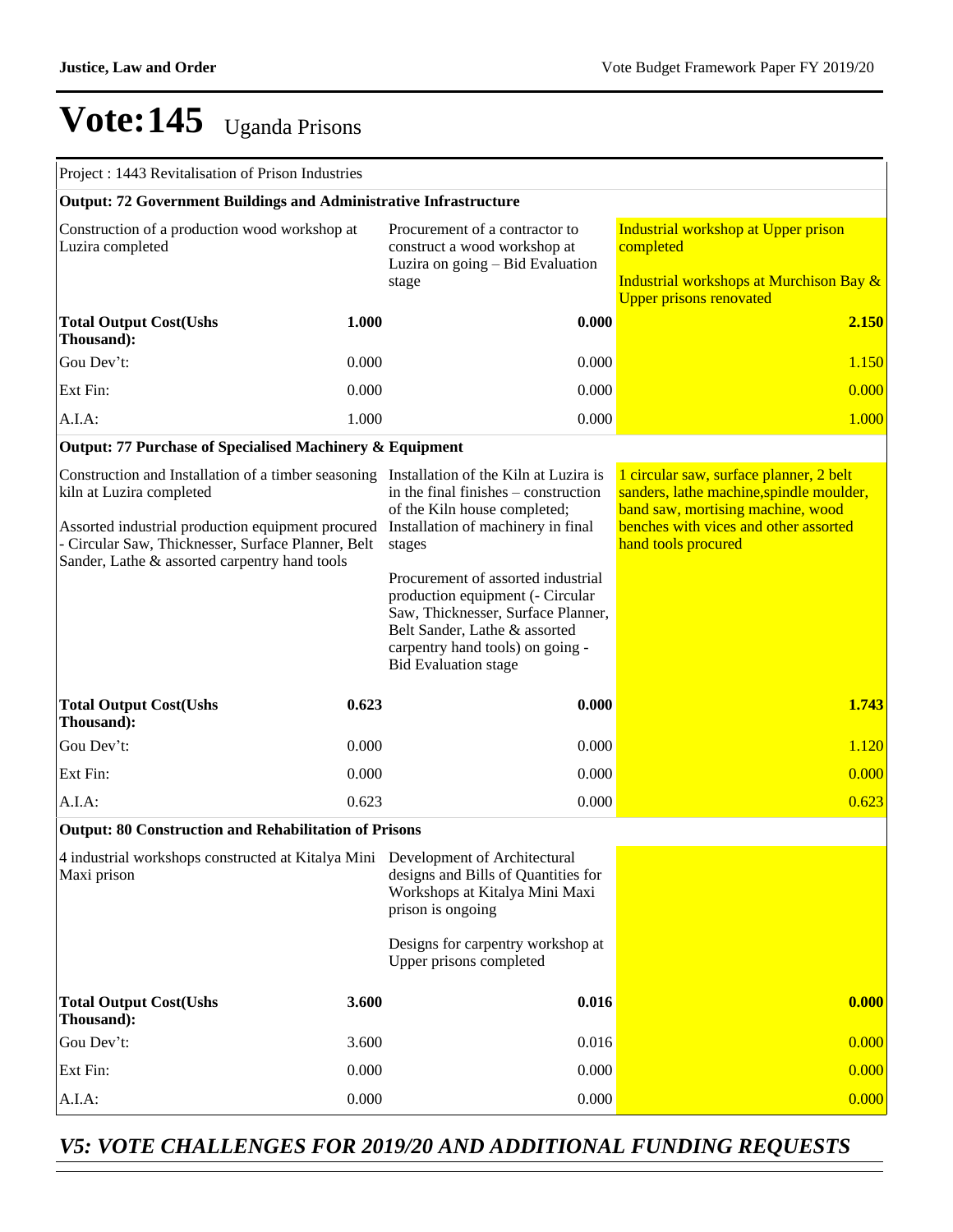### **Vote Challenges for FY 2019/20**

1. High prisoners' population growth.

Prisoner population increased by 3.0% from a daily average of 53,033 to 54,632 prisoners (Q1) & is projected increase to 60,214 prisoners in Q4 of FY2018/19

Prisoners' population is the major cost driver of prisons budget. It exerts pressure on feeding, housing, sanitation, utilities (water), Medicare, uniforms, staff numbers & delivery of prisoners to courts

Whereas country population is growing at 3% per annum, prisoners' population is at an average of 8.0% per annum

#### 2. Prisons Congestion

The current average prisoners' population of 54,632 (Q1) prisoners exceeds the prisons carrying capacity by  $37,339$  prisoners. The carrying capacity is  $17,293$  prisoners – congestion is at  $316\%$ , with some prisons housing up to 8 times their designed holding capacities.

At a projected daily average of 66,812 inmates, & holding capacity projected to increase to 21,174 prisoners, occupancy is projected at 316%

UPS is completing construction of a mini max prison at Kitalya – create space of 2,000 prisoners. Financing operationalisation of Kitalya Mini Max prison requires Shs.18.136bn. No provision has been made

The strategy to construct 5 low cost security prisons at 3.3bn each requires shs.19bn; provided is shs.3.5bn; short fall is shs15.5bn.

#### 3. Inadequate production Systems

For self-sufficiency, UPS requires establishment of production systems in;

- a. Seed production, processing  $&$  treatment  $-$  shs.33.08bn
- b. Cotton production, spraying, harvesting  $&$  ginning  $-$  shs.18.65bn
- c. Commercial maize (food) production, harvesting & storage shs.14.53bn
- d. Prisons industries shs.12.56bn

In FY2019/2020, out of the required Ushs.78.82bn, only shs.20.752bn is available, leaving a shortfall of shs.58.068bn

Establishing the production systems will mitigate the challenge of prisoners' feeding. Feeding of a daily average of 66,812 prisoners at shs.4,100 per prisoner per day requires shs.100.258bn. Shs.51.506bn has been provided leaving a shortfall of shs.48.752bn;

At current level of investment, food worth shs.18bn is expected from prisons farms, leaving the overall shortfall of shs.30.752bn. This assumes that shs.59.439bn will be received as supplementary in FY2018/19 or Arrears budget provision in FY2019/20

#### 4. Staff Recruitment and Training

The current staff to prisoner ratio is 1:7 against the ideal of 1:3. The low ratio does not only compromise security of the prison but also staff are not able to take leave or operate the 3 shift system;

The current prisoner population of 54,538 requires at least 18,180 uniformed staff. Currently uniformed staff are 9,230; shortfall is 8,950 staff; UPS approved staff structure is 49,470 staff;

Recruiting & training 1,000 warders/wardresses and 100 Cadets requires shs.11.372bn (wage  $-$  shs.8.518bn, Recruitment  $-$  shs.0.443, training  $$ shs.12.517bn). No provision has been made

#### 5. Staff accommodation

6,164 staff are not properly housed. They stay in improvised houses & others rent at their own cost (Permanent Houses - 3,598 staff; Makeshift Structures  $-5,043$  staff; Staff Not Accommodated  $-1,121$ .

Our strategy is to construct a two bed roomed house per staff for 500 staff per annum. Required Budget - Ushs.40bn; Provided - Ushs.1.9bn;  $shortfall - Ushs.38.1bn$ 

#### 6. Overstay on remand

The average length of stay on remand for capital offenders is currently at 19.7 months while petty offenders is 1.9 months. The average length of stay especially for capital offenders is mainly attributed to prisoners committed to high court who spend over two years in custody without trial.

The mitigation measure is to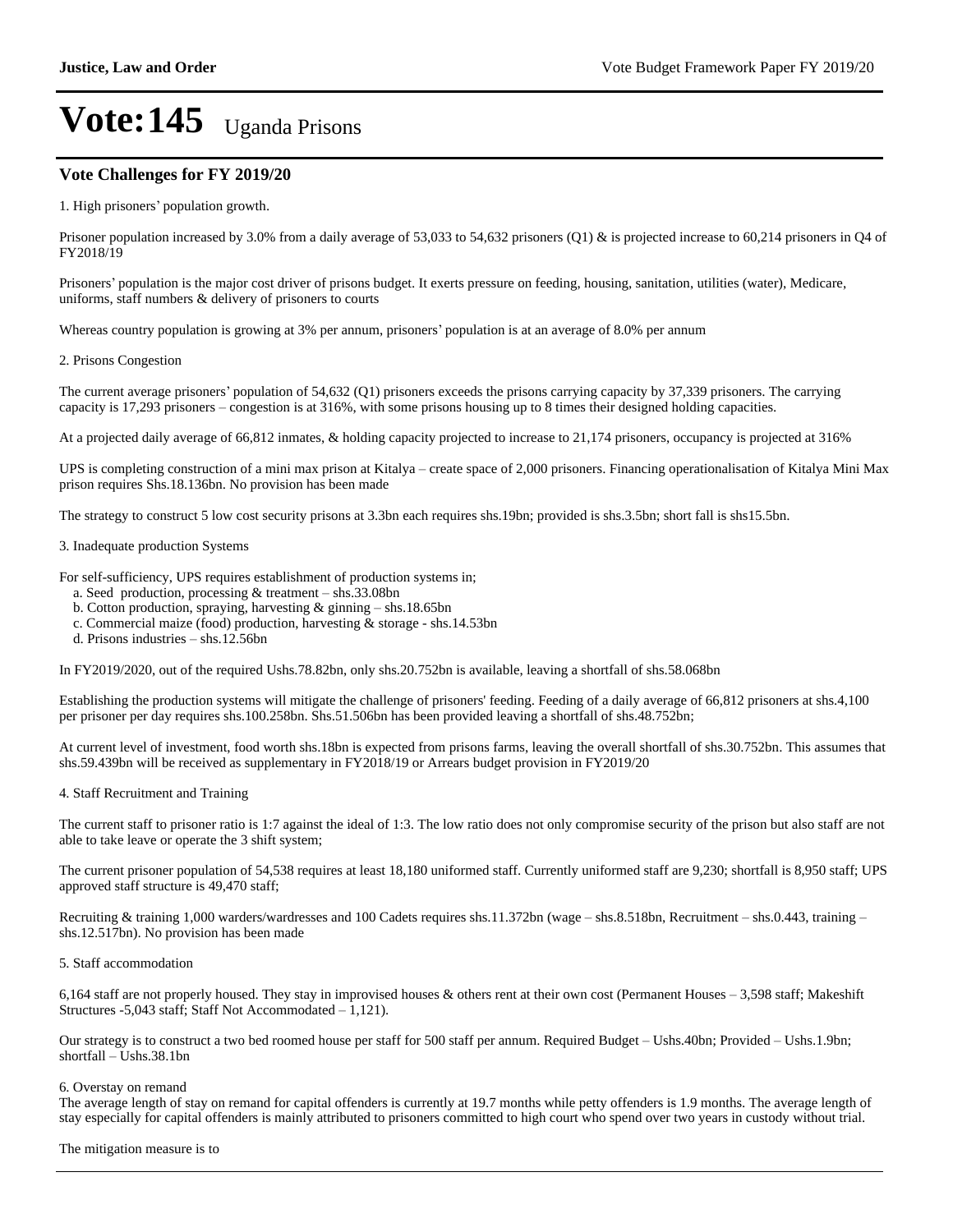- a) Strengthening collaboration with actors of the criminal Justice System
- b) Exploiting the use of non-custodial sentences
- c) Exploring the use of parole and license to be at large
- d) Plea bargaining

7. Misalignment of criminal Justice Agencies

Misalignment of prisons and courts location implies;

- a. Walking long distances  $-$  staff  $\&$  prisoners
- b. High fuel & vehicle maintenance costs
- c. Delayed production of prisoners to court

Short term measure it provide vehicles (5 buses; 6 Coaster buses; 4 pick-ups) for timely delivery of prisoners to courts Required is Ushs3.44bn; provided is Ushs.1.16bn; shortfall is Ushs.2.28bn

8. Drought effects and Absence of irrigation infrastructure

UPS is generally dependent of rainfall for agricultural production – Rainfall patterns are unreliable hence low production

The Service conducted a feasibility study for establishment of irrigation schemes at Ruimi, Ibuga & Mubuku: The feasibility study report & designs were submitted to MoFPED for financing

Total project funding is shs.100.2bn phased over 4 years; Year 1 - shs.16.737bn. The project was approved but under pipeline. Small scale irrigation systems have been adopted & a pilot irrigation system at Bulaula farm prison has been completed. This is to be rolled out to Bugungu in FY2019/20

Required for roll out of small scale irrigation in FY2019/20 is Ushs.2.588bn; provided is Ushs.1.188bn; shortfall is Ushs.1.4bn

#### 9. Inadequate budget provision for Prisons Health Services

The coverage of HIV/AIDS services is limited to only 21.7%% of the health units in UPS. Low staffing of health facilities; only 248 out of 1,673 posts are verified. To adequately provide health services in prisons requires an annual provision of shs.4.8bn; provided - shs1.976bn; shortfall shs2.824bn.

10. Inadequate budget provision for Utilities

Water

Increase in prisoner population has a direct effect on water bills. There has been an increase in number of stations connected to the national grid without budget.

The water requirement for FY2019/20 is shs.7.8bn; provided - shs.7.054bn; shortfall - shs.0.746bn. Water arrears are at shs.0.365bn. No provision has been made.

#### Electricity

The electricity requirement for FY2019/20 is shs.8.640bn; provided - shs.3.706bn; shortfall -shs.4.934bn. Electricity arrears are at shs.9.856bn. No provision has been made.

### 11. Inadequate Staff Uniform, Prisoners' Uniforms and Beddings

Staff Uniforms:

Each staff is entitled to at least two pairs of uniforms with accessories & protective gear. Currently each staff is provided with only 1 pair to wear on a daily basis.

Non provision of uniform is a source of insecurity on part of staff & the public. To dress all (9,247) uniformed staff with 2 complete pairs of uniform, shs.11.061bn is required; shs.1.639bn has been provided leaving a shortfall of shs.9.422bn.

### Prisoners' Uniforms and Beddings

A prisoner requires 2 pairs of uniform, a blanket & a felt mattress.

For a daily average of 66,812 prisoners; Sh.2.672bn is required for adequate provision of prisoners' uniform; provided is shs.1.129bn; Shortfall is shs.1.543bn; Shs.5.345 is required for provision of Prisoners' blankets. Only shs.2.665 has been provided leaving a short fall of shs.2.680. Shs.5.6bn is required for provision of felt mattresses and beddings - No provision

#### 12. Land Surveying

UPS operates 254 prisons. 79 prisons are located on Kingdom land, 40 on district land & 135 on central government land. UPS cannot survey & title Kingdom land or district land.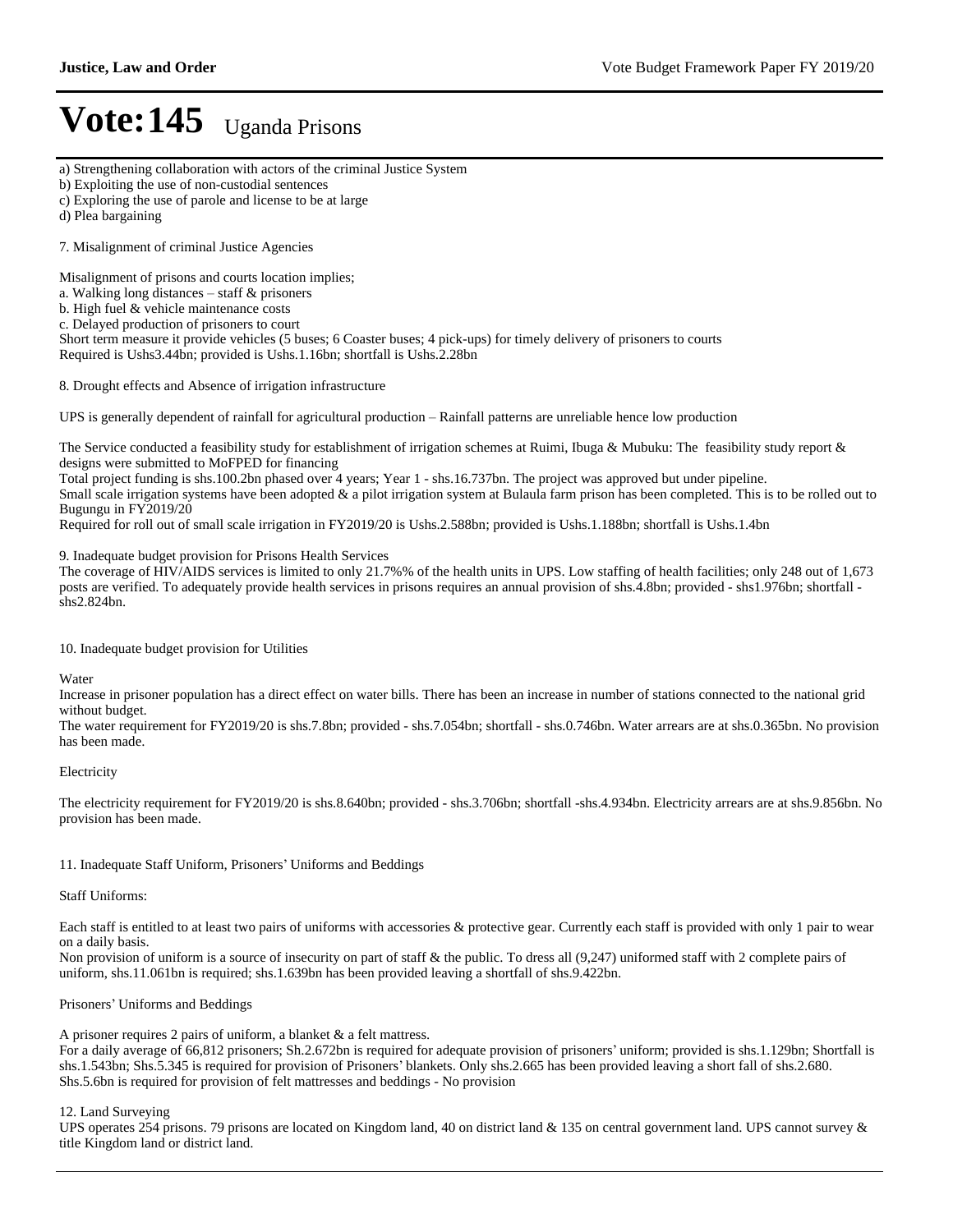59 out of 135 central prisons land is not surveyed. In FY19/20 UPS plans to survey & title 35 prisons which requires shs.0.700bn; provided shs0.200bn; shortfall - shs.0.500bn

13. Inadequate budget provision for Arrears

The budget requirement to cater for arears is shs.58.236bn (Food - shs.42.822bn, Electricity - shs.9.856bn, water - shs.0.365bn, Uniforms shs.3.266bn and gratuity  $-$  shs.1.927bn). No budget provision has been made

14. Staff Salaries.

Shs.64.541bn is required to cater for salaries of in post staff. Shs.62.712bn has been provided leaving a shortfall of shs.1.829bn

15. Inadequate Maintenance Budget

UPS is operating 254 prisons, 16 regional offices, 1 referral hospital, 1 Training School and Prisons Headquarters. Annual maintenance budget required - shs.4.9bn. Shs.1.5bn has been provided; shortfall is shs.

### **Table V5.1: Additional Funding Requests**

| Additional requirements for funding and outputs in 2019/20      | Justification of requirement for additional outputs and<br>funding                                                                                                                  |
|-----------------------------------------------------------------|-------------------------------------------------------------------------------------------------------------------------------------------------------------------------------------|
| Vote: 145 Uganda Prisons                                        |                                                                                                                                                                                     |
| Programme: 26 Management and Administration                     |                                                                                                                                                                                     |
| OutPut : 01 Administration, planning, policy & support services |                                                                                                                                                                                     |
| Funding requirement UShs Bn: 14.346                             | The current staff to prisoner ratio is 1:7 against the ideal of<br>1:3.                                                                                                             |
|                                                                 | The low ratio does not only compromise security of the<br>prison but also staff are not able to take leave or operate the 3<br>shift system                                         |
|                                                                 | Staff training & recruitment - 1,000 staff - shs.3.999bn<br>Wage for recruited staff - shs.8.518bn                                                                                  |
|                                                                 | Staff Inpost: Required - shs64.541bn; Provided -<br>shs62.712bn; Shortfall - shs1.829bn                                                                                             |
| <b>Programme: 27 Prisoners Managment</b>                        |                                                                                                                                                                                     |
| OutPut: 01 Prisons Management                                   |                                                                                                                                                                                     |
| Funding requirement UShs Bn: 5.960                              | Misalignment of prisons and courts location not only affects<br>timely delivery of prisoners to court but also increases costs<br>of service delivery (fuel & vehicle maintenance). |
|                                                                 | Fuel & Vehicle maintenance - shs.2.28bn<br>Purchase of motor vehicles shs.3.68bn                                                                                                    |
| <b>Programme: 29 Safety and Security</b>                        |                                                                                                                                                                                     |
| <b>OutPut: 01 Prisons Management</b>                            |                                                                                                                                                                                     |
| Funding requirement UShs Bn: 2.400                              | Uganda Prisons Service is operating 254 prisons, 16 regional<br>offices, 1 referral hospital, 1 Training School and Prisons<br>Headquarters. Annual maintenance budget required -   |
| Programme: 30 Human Rights and Welfare                          | shs.4.9bn. Shs.1.5bn has been provided; shortfall is shs.2.4bn                                                                                                                      |
| OutPut: 01 Prisoners and Staff Welfare                          |                                                                                                                                                                                     |
|                                                                 |                                                                                                                                                                                     |